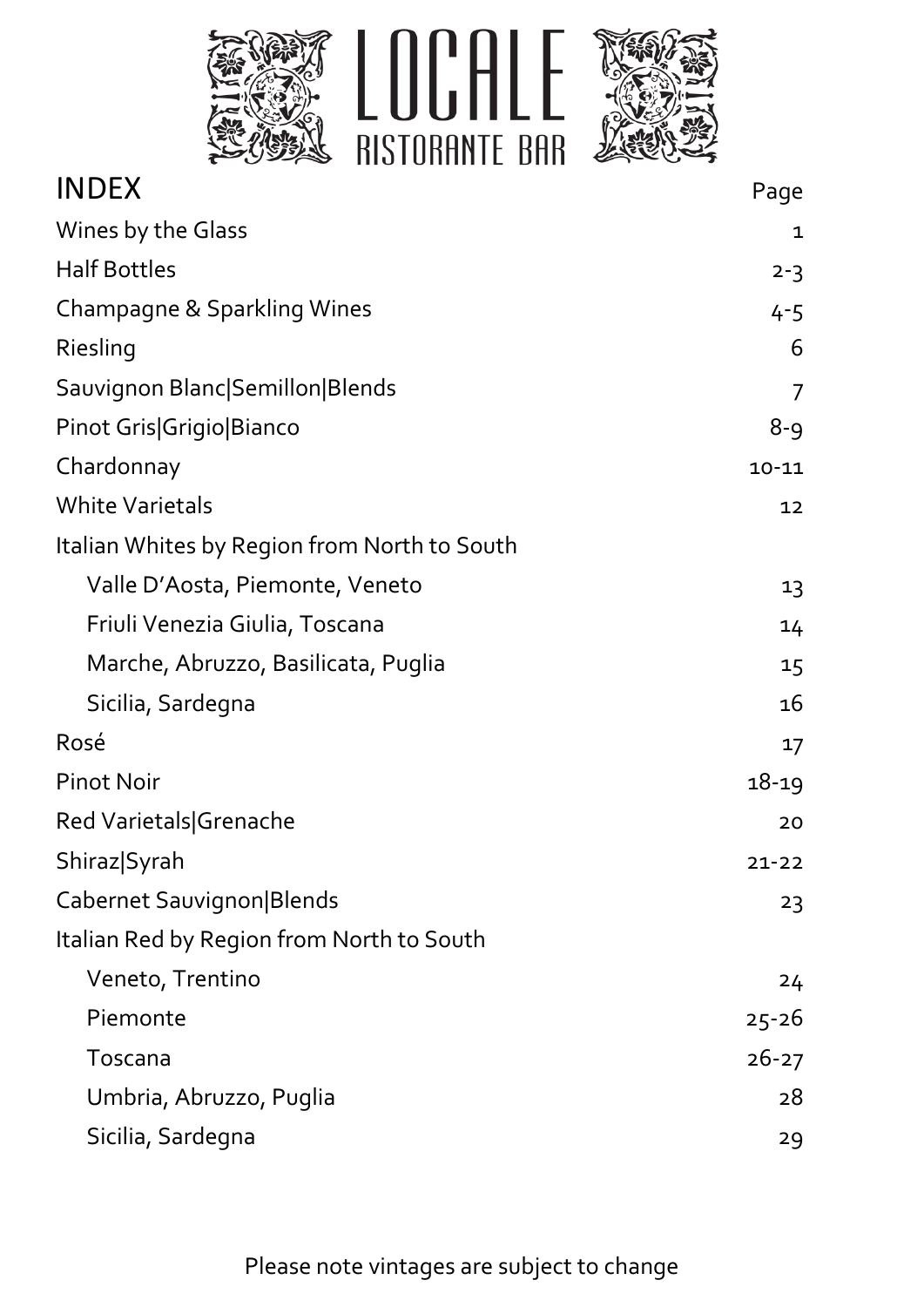# Wines By The Glass

|    | <b>Sparkling Wines   Champagne</b>                                           | 125ml |
|----|------------------------------------------------------------------------------|-------|
| 19 | Col Vetoraz 'Brut' Prosecco Valdobbiadene DOCG Veneto IT                     | 15    |
|    | NV Bellavista 'Alma Gran Cuvée' Franciacorta DOC Lombardy IT                 | 20    |
|    | NV Louis Roederer 'Collection 242' Reims Champagne FR                        | 28    |
| 16 | Mandala Blanc de Blanc Yarra Valley VIC                                      | 17    |
|    | NV Quartz Reef Rosé Central Otago NZ                                         | 18    |
|    | <b>White Wines</b>                                                           | 150ml |
|    | 21 Fervor 'Dokta Nova' Riesling Great Southern, WA                           | 15    |
| 20 | Settlement 'Heritage Vineyard' Sauvignon Blanc Marlborough NZ                | 15    |
| 20 | Vigneti Le Monde Pinot Grigio Friuli Venezia Giulia IGT IT                   | 15    |
| 20 | Bertani 'Sereole' Soave Classico DOC Veneto IT                               | 16    |
| 20 | Ocean Eight Pinot Gris Mornington Peninsula VIC                              | 17    |
| 21 | Nick O'Leary Chardonnay Tumbarumba NSW                                       | 17    |
| 19 | Livon 'Solarco' Friulano Ribolla Gialla Collio DOC Friuli-Venezia Giulia IT  | 22    |
| 19 | Giorgio Meletti Cavallari Vermentino Viognier Bolgheri Bianco DOC Toscana IT | 18    |
|    | 19 Bellavista 'Alma Terra' Chardonnay Curtefranca Bianco Doc Lombardy IT     | 28    |
|    | Rosé Wines                                                                   | 150ml |
|    | 20 Maison AIX Grenache Cinsault Rosé Côtes de Provence AOP FR                | 17    |
|    | 21 Yangarra Estate Grenache Rosé McLaren Vale SA                             | 15    |
|    | 20 Masseria Li Veli 'Primerose' Negroamaro Rosé Puglia IT                    | 16    |
|    | <b>Red Wines</b>                                                             | 150ml |
| 21 | Thistledown 'Thorny Devil' Grenache McLaren Vale SA                          | 17    |
| 20 | Moore's Hill Pinot Noir Tamar Valley TAS                                     | 17    |
| 19 | Fratelli Revello Nebbiolo Langhe DOC Piemonte IT                             | 24    |
| 20 | Poliziano Chianti Colli Senesi DOCG Toscana IT                               | 16    |
| 18 | Dolia Nova Cannonau di Sardegna DOC Sardegna IT                              | 15    |
| 18 | Silvio Nardi Rosso di Montalcino DOC Toscana IT                              | 24    |
| 21 | Ministry of Clouds Shiraz McLaren Vale SA                                    | 17    |
|    | 19 Varvaglione 'Passione' Primitivo Salento IGT Puglia IT                    | 18    |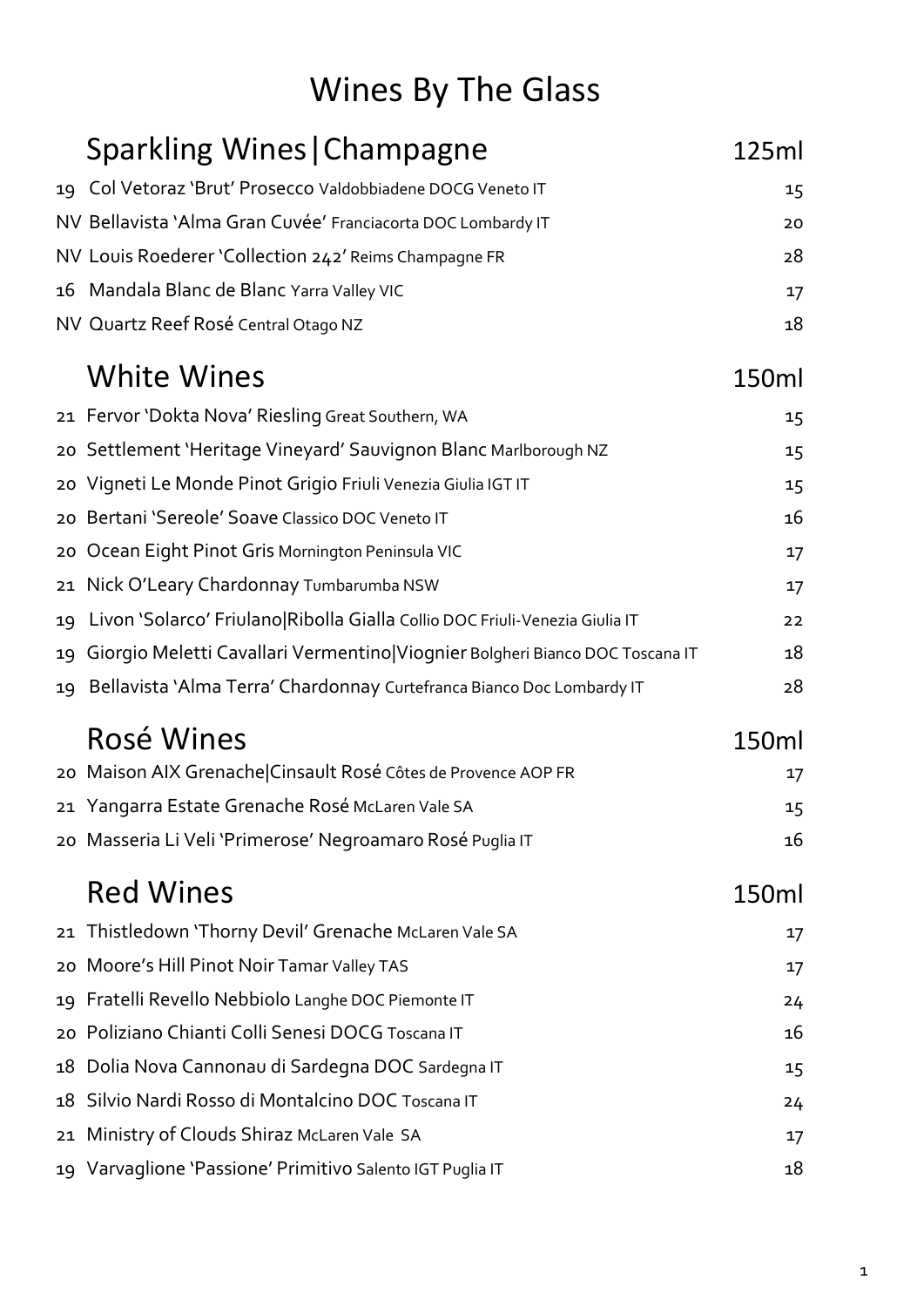# Sparkling Wines - 375ml Bottles

A multi-vintage blend of 42% Chardonnay, 36% Pinot Noir and 22% Meunier, Collection 242 is bright and

NV Louis Roederer 'Collection 242' Reims FR 95

# enticing. NV Ca Del Bosco Franciacorta DOCG Lombardy IT 105 Predominately Chardonnay, defining the house style, for freshness and delicacy. NVPierre Gimmonet 'Cuveé Cuis 1er Cru' Blanc de Blanc Epernay FR 120 Lively, airy, technically perfect! This cuvee represents the archetype of the Pierre Gimmonet & Fils style. NVTaittinger 'Prestige' Rose Reims 195 Vibrant in colour, bubbles are fine and persistent. Wonderfully expressive, aromas of wild raspberry, cherry, blackcurrant. A fine balance of velvety texture with fresh, crisp red fruits. White Wines - 375ml Bottles 19 Livon Pinot Grigio Collio DOC Friuli IT 59 Fresh apples and steely minerality. It is quite round and supple on the palate. The ripe apple flavour carries through with a touch of lemon and a bit of creaminess to the mineral driven finish. 21 Jim Barry 'The Florita' Riesling Clare Valley SA 65 Purity in a glass, this Riesling is from a magnificent micro site that shows aromas and flavours of lime with stone fruit characters. 19 Yabby Lake Chardonnay Mornington Peninsula VIC 19 Yabby Lake Chardonnay Mornington Peninsula VIC Pristine and intense with notes of citrus blossom and grapefruit pith. Fine and complex, with great poise and concentration of flavor and minerality, the wine has beautiful line and length. 19 Pieropan Soave Classico DOC 73 Brilliant straw yellow colour with greenish hints. The delicate nose is reminiscent of almond blossoms and marzipan. Good depth of fruit on the palate, nicely balanced by a zingy acidity that enhances its long length. 19 Gaja 'Rossj Bass' Chardonnay|Sav Blanc Langhe DOP IT 165 Crisp and luminous, the 'Rossj-Bass' is Chardonnay enhanced with a tiny part Sauvignon Blanc; though only 10% of the blend, its presence is felt in a big way. The wine presents pristine and sharply delineated tones of exotic fruit, peach and white rose.

# Rosé Wines - 375ml Bottles

## 20 Triennes Meditérranée IGP Provence FR 35

Provence Rosé with a bouquet of strawberries and white flowers with hints of vanilla. The perfect accompaniment to a sunny summer afternoon.

## 19 La Suffrene Bandol AOC Provence FR 70

Freshness and subtlety. A clear and shiny robe, slightly salmon-colored. A delicate nose of candied citrus fruit, spices. A full balanced mouth, fresh, underlined by a nice aromatic persistence and great finesse.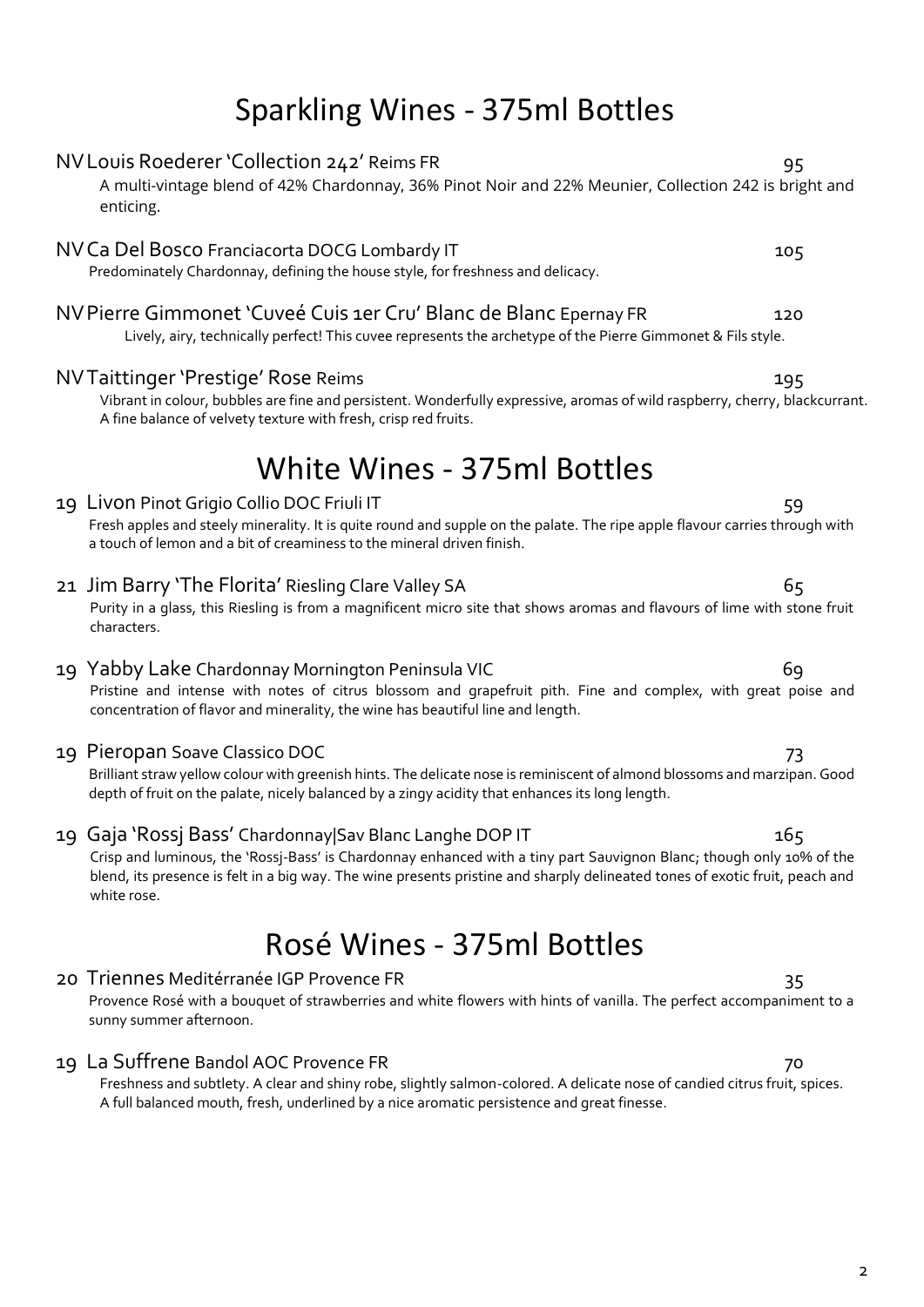| <b>Red Wines - 375ml Bottles</b>                                                                                                                                                                                                                                                                                                      |     |  |
|---------------------------------------------------------------------------------------------------------------------------------------------------------------------------------------------------------------------------------------------------------------------------------------------------------------------------------------|-----|--|
| 19 Wirra Wirra 'Church Block' Cab Sauv Shiraz McLaren Vale SA                                                                                                                                                                                                                                                                         | 30  |  |
| 16 Brokenwood Shiraz Hunter Valley NSW<br>Bright crimson; with gentle earth and leather folded into dark berry and plum fruit with fine, savoury tannins.                                                                                                                                                                             | 51  |  |
| 18 Isole e Olena Chianti Classico DOCG Toscana IT<br>Dark fruit and pressed flowers on the nose. Tight, young and grippy palate with racy plum and cherry fruit, touches of<br>pepper and an aromatic, herby finish. A wine of depth and fascinating complexity.                                                                      | 56  |  |
| 18 Torbreck 'The Steading' Grenache Mataro Shiraz Barossa Valley SA<br>The heart and soul of Torbreck: aromas of dark cherry, blackberry and star anise. Dense dark fruits with liquorice, plum,<br>black olive, earth, white pepper and Asian spice. Complex yet elegant with supple, silky tannins.                                 | 58  |  |
| 18 Prunotto 'Occhetti' Nebbiolo Langhe DOC Piemonte IT<br>Elegant aromas of raspberries, roses and liquorice. Full and balanced in flavor and length                                                                                                                                                                                  | 62  |  |
| 15 Mount Difficulty Pinot Noir Central Otago NZ<br>Dense dark cherry notes lead into brown spice. A beautifully textured plush mid palate, with fine, elegantly textural<br>tannins. Cherry and spice notes to finish.                                                                                                                | 79  |  |
| 15 Voyager Estate Cabernet Merlot Margaret River WA<br>Only a small percentage of Merlot was used in this classic Cabernet. Complex with sweet cassis fruit, dried rose, bay leaf<br>and sage. Rich earthiness is intertwined with notes of vanilla, dark chocolate and cigar box. Fine-grained velvety tannins<br>and a long finish. | 105 |  |
| 19 Yarra Yering Pinot Noir Yarra Valley VIC<br>Perfumed with cherry and anise. Bright crimson, a medium-bodied yet powerful style featuring a rich and velvety palate.<br>Elegance combines with concentration, showing the characteristic tannin structure of this individual site.                                                  | 118 |  |
| 17 Marchesi di Barolo 'Barolo' DOCG Piedmonte IT                                                                                                                                                                                                                                                                                      | 134 |  |

Barolo Tradizione by Marchesi di Barolo is a beautiful dense ruby red colour. On the nose you'll find aromas of cherries, blueberries, raspberries, a hint of mint and even cedar wood. On the palate it is well balanced with lots of fruit, fine spice and gentle tannins.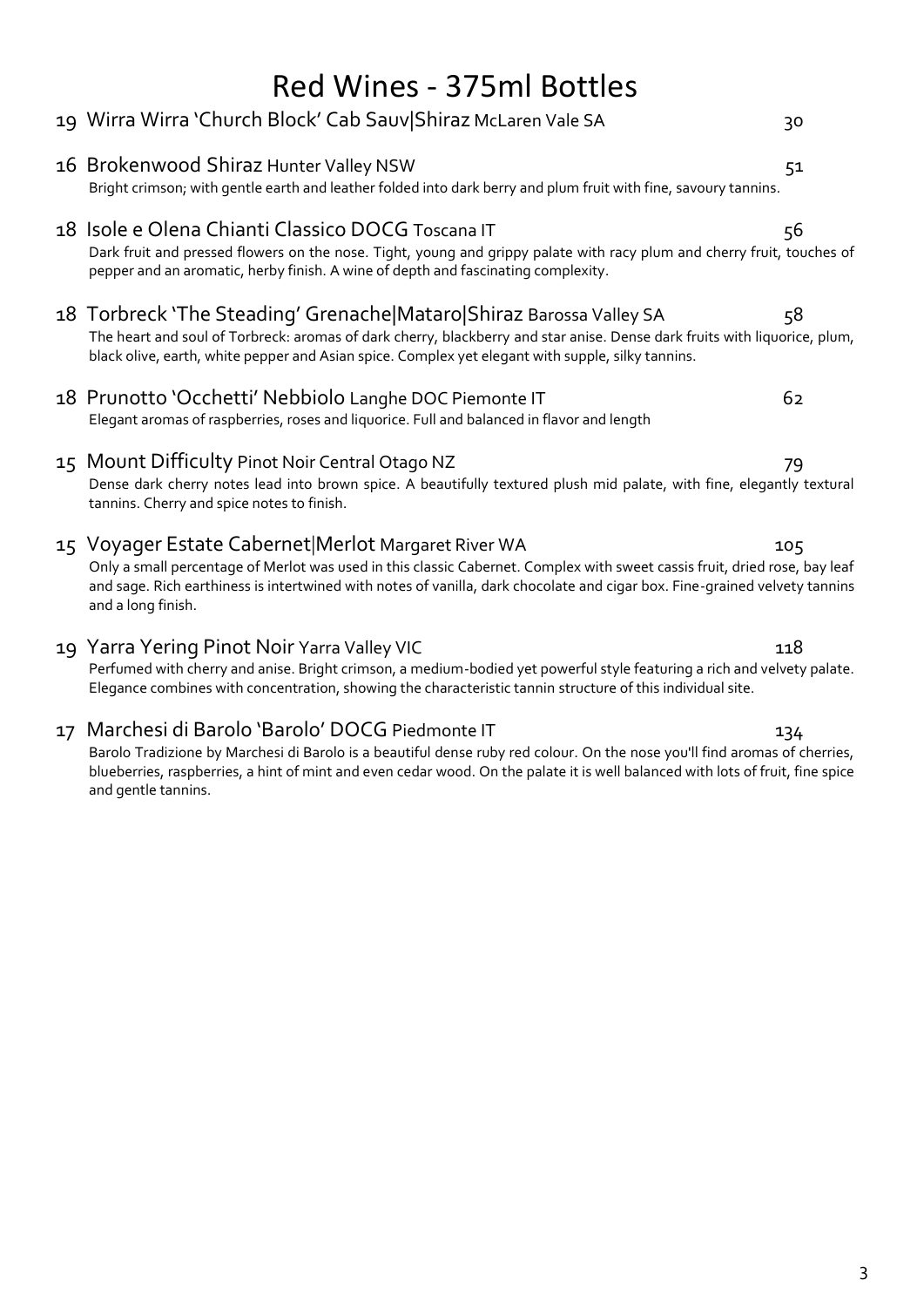# Sparkling Wines

| NV Quartz Reef Methode Traditionnelle Brut Central Otago NZ<br>Pinot Noir and Chardonnay; exuding elegance and finesse. Royal gala apple and hints of lime and brioche. Focused and<br>crisp with invigorating creamy acidity, beautiful balance and length. | 79  |  |
|--------------------------------------------------------------------------------------------------------------------------------------------------------------------------------------------------------------------------------------------------------------|-----|--|
| 16 Mandala Blanc de Blancs Yarra Valley VIC<br>Crisp green apple with nutty and honey notes. Mineral and refreshing finish.                                                                                                                                  | 79  |  |
| 15 Clover Hill 'Cuveé Exceptionnelle' Blanc de Blancs Piper River TAS<br>Brioche and honey with a hint of toasted hazelnuts. A creamy, textural palate with flavours of preserved citrus and lemon<br>curd.                                                  | 150 |  |
| Rosé Sparkling Wines                                                                                                                                                                                                                                         |     |  |
| NV Deviation Road 'Altair' Rosé Adelaide Hills SA<br>Strawberry, cherry and spice notes and a touch of Chardonnay gives citrus lift and finesse. Lively and enticing.                                                                                        | 75  |  |
| NV Quartz Reef Methode Traditionnelle Rosé Brut Central Otago NZ<br>100% single vineyard Pinot Noir, wild strawberry and brioche notes. Dry and crisp with vibrant, lingering acidity.                                                                       | 89  |  |
| NV Yabby Lake 'Cuveé Nina' Rosé Yarra Valley VIC<br>Lifted floral and berry scents, generously flavoured with a lovely creaminess and a fresh and lively finish. The ageing time<br>on lees imparts wonderful complexity, with a hint of brioche.            | 92  |  |
| <b>Italian Sparkling Wines</b>                                                                                                                                                                                                                               |     |  |
| NV Bandini Prosecco DOC Veneto IT                                                                                                                                                                                                                            | 43  |  |
| NV Serenissimo Prosecco Treviso DOC IT                                                                                                                                                                                                                       | 58  |  |
| 20 Col Vetoraz 'Brut' Valdobbiadene Prosecco Superiore DOCG Veneto IT<br>From the hillside vineyards of the Valdobbiadene. Fine and aromatic bouquet, dry and intense, very harmonious.                                                                      | 82  |  |
| NV Bellavista 'Grande Cuvée Alma Brut' Franciacorta DOCG Lombardy IT<br>Full and inviting with hints of ripe fruit, pastry and candied citrus peel. A crunchy texture of elegance and harmony                                                                | 145 |  |
| 16 Bellavista 'Rosé' Franciacorta DOCG Lombardy IT<br>Enchanting antique rose hue. White peach, wild strawberries, citrus fruit, golden delicious apples and rose. Dry and<br>elegant with an undertone of blackcurrant and sweet almond.                    | 215 |  |
| Non Vintage Champagne                                                                                                                                                                                                                                        |     |  |
| A.Margaine 'Cuveé Brut' Premier Cru Villers-Marmery                                                                                                                                                                                                          | 139 |  |
| Louis Roederer 'Collection 242' Reims<br>A multi-vintage blend of 42% Chardonnay, 36% Pinot Noir and 22% Meunier, Collection 242 is bright and<br>enticing.                                                                                                  | 145 |  |
| Taittinger 'Brut Réserve' Reims                                                                                                                                                                                                                              | 147 |  |
| Veuve Clicquot Brut Reims                                                                                                                                                                                                                                    | 175 |  |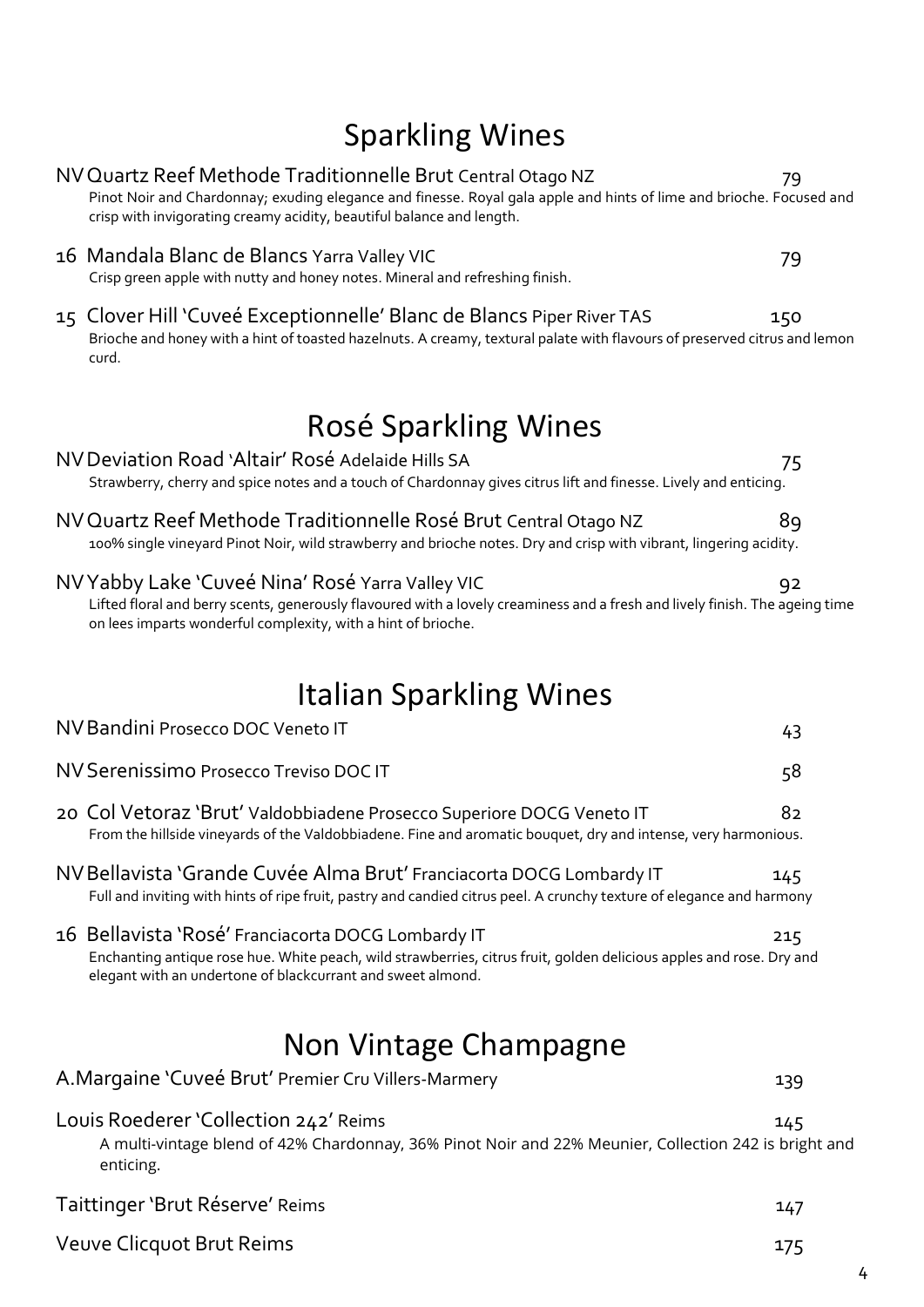## Bruno Paillard 'Première Cuveé' Reims 195

More than 30 Crus and 25 vintages create this flagship, showing beautiful maturity.

# Non Vintage Champagne

### Jacquesson 'Cuveé No 743' Dizy 325

Wonderfully radiant, with dried flowers, hazelnut, apricot, spice, and light honey notes. 60% Pinot Noir, 40% Chardonnay. Zero dosage, 100% deliciousness.

### Egly-Ouriet 'Les Premices' Brut Reims 395

Les Prémices is an equal blend of Pinot Noir, Chardonnay and Pinot Meunier drawn from mature vines. The newest addition to the Egly-Ouriet domaine. Fresh and Vibrant but with the house style of complexity.

### Krug 'Grande Cuveé Édition 168 Reims 1250

52% Pinot Noir, 35% Chardonnay and 13% Meunier. Aromas of flowers in bloom, ripe, dried and citrus fruits, as well as marzipan and gingerbread. Flavours of hazelnut, nougat, barley sugar, jellied and citrus fruits, almonds, brioche and honey.Vintage Champagne

# Vintage Champagne

# 08 Pierre Gimonnet & Fils 'Cuveé Fleuron' Blanc de Blancs Épernay 269

100% Chardonnay predominantly Grand Cru vineyards; crunchy pear and apple, delicate floral notes and citrus characters. Precise, fine and elegantly structured.

### 13 Pol Roger Épernay 315

### Traditional house blend of 60% Pinot Noir and 40% Chardonnay. Instantly appealing with its lively effervescence.

### 12 Louis Roederer 'Cristal' Reims **945** and the United States of the States of the States of the States of the S

A deep and vinous wine, bright and noble, a true Cristal. It is balanced by a chalky freshness that cuts through and stretches the wine giving it with a slender fuselage and great finesse.

## 12 Pol Roger 'Sir Winston Churchill' Épernay 1495

"My tastes are simple, I am easily satisfied with the best" – Sir Winston Churchill. Pinot Noir predominates, providing structure, breadth and robustness whilst Chardonnay contributes elegance, finesse and subtlety.

08 Louis Roederer 'Cristal' Reims 2595

The 2008 Cristal is a perfect wine. This incredible wine offers a beautiful perfume of clean, crisp fruits, layers of complexity in its toasted spice and white flowers, and an utterly seamless, yet powerful style on the palate.

99 Salon 'Cuvée S' Blanc de Blanc Le Mesnil-sur-Oger 1945

## 96 Salon 'Cuvée S' Blanc de Blanc Le Mesnil-sur-Oger 2455

Champagne Salon is a masterpiece of complexity, created for pleasure, pure and simple. Brioche, white bread, white blossom, white fruit and bitter almond flavours are still developing. The middle palate and aftertaste are crystalline and it has a lingering finish with hints of citrus.

# Non Vintage Rosé Champagne

NV Moët & Chandon 'Rosé Impérial' Épernay 185

# Vintage Rosé Champagne

12 Louis Roederer 'Cristal Rosé' Reims 1895

The 2012 is 55% Pinot from Ay and 45% Chardonnay from Mesnil and Avize. Rich, vivid and crystalline in the glass. Whitepeach and nectarine aromas, chalky notes, white and red flowers with sweet red berry fruit,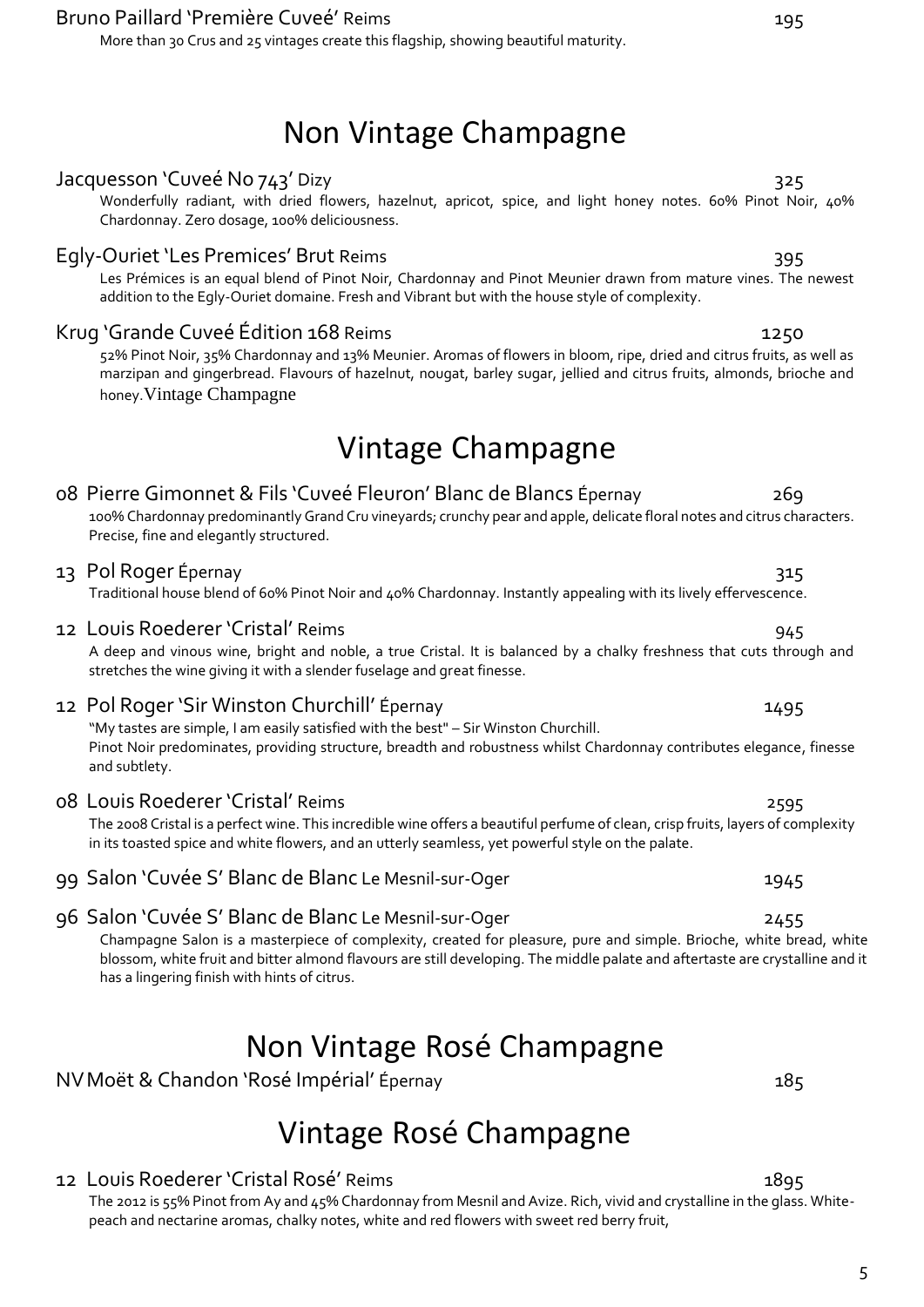# Riesling

| 20 St. Michael Eppan 'Montiggl' Alto Adige DOC IT<br>Intense aromas of white peach and stone fruit with mineral acidity make a truly captivating wine.                                                                                                        | 98  |  |
|---------------------------------------------------------------------------------------------------------------------------------------------------------------------------------------------------------------------------------------------------------------|-----|--|
| 19 Peter Zemmer 'Rohracker' Alto Adige DOC IT<br>Elegant with delicate, soft florals, enticing acidity and lively scents of fresh peaches.                                                                                                                    | 89  |  |
| <b>Italian Riesling</b>                                                                                                                                                                                                                                       |     |  |
| 12 Mitchell 'McNicol' Clare Valley SA<br>This is a rich, luscious Riesling with the aged hallmarks of toast and butter. Preserved lemon and elegant acidity drive the<br>concentrated rich fruit that dominates in this mouth-filling powerhouse of Riesling. | 106 |  |
| 15 Pewsey Vale 'The Contours' Eden Valley SA<br>Pale straw with green hues, the aromas are intense but restrained with classic lemon and a floral influence with nuances<br>of bottle aged toast, clove oil and lemongrass.                                   | 92  |  |
| 21 Clos Clare Clare Valley SA<br>Aromas of Granny Smith apples, lemon thyme and mandarin. The palate has finesse, generosity and structure, with<br>flavours of finger lime, blood orange and star fruit.                                                     | 82  |  |
| 19 Hochkirch Henty VIC<br>An intense style with vibrant acidity and a mineral centre. Crunchy green apple and floral aromas with flavours of crisp<br>pear and floral blossom and a lovely weight.                                                            | 79  |  |
| 21 Hughes & Hughes Flowerpot TAS<br>Lovely textured with grip and highlighted by crunchy acid, sweet flavours of ripe citrus and green apples provide balance.                                                                                                | 75  |  |
| 20 Parish Vineyard Coal River Valley TAS<br>A long taut spine of slate like acidity is balanced by texture. Aromas and flavours of wild flowers and citrus; chamomile,<br>lavender, jasmine and grapefruit with a touch of sea spray.                         | 75  |  |
| 21 Frankland Estate Frankland River WA<br>A very crystalline Riesling with white citrus flowers, lime and lemon pith. Clean and driving acidity.                                                                                                              | 72  |  |
| 20 Mac Forbes 'Spring' Strathbogie Ranges VIC<br>A luscious style of Riesling, almost off dry in style. Gentle acidity and generous fruit weight balance the minerality that<br>comes from the granitic soils of the Strathbogie ranges.                      | 72  |  |
| 18 Chaffey Bros 'Zeitpunkt' Eden Valley SA<br>Citrus, spiced apple and a hint of jasmine, fresh Eden Valley acidity from this organic single vineyard wine.                                                                                                   | 61  |  |
| 21 Fervor 'Dokta Nova' Great Southern WA<br>Lifted, complex aromatics of rose petal and orange blossom. Fine-boned natural acidity carries the citrus core of flavours<br>through the mid-palate with minerality and textural finish.                         | 68  |  |
| 20 Wines by KT '5452 Watervale' Clare Valley SA<br>This is a dry Riesling with zesty flavours, showing citrus and punchy fruit characters with a crisp finish.                                                                                                | 59  |  |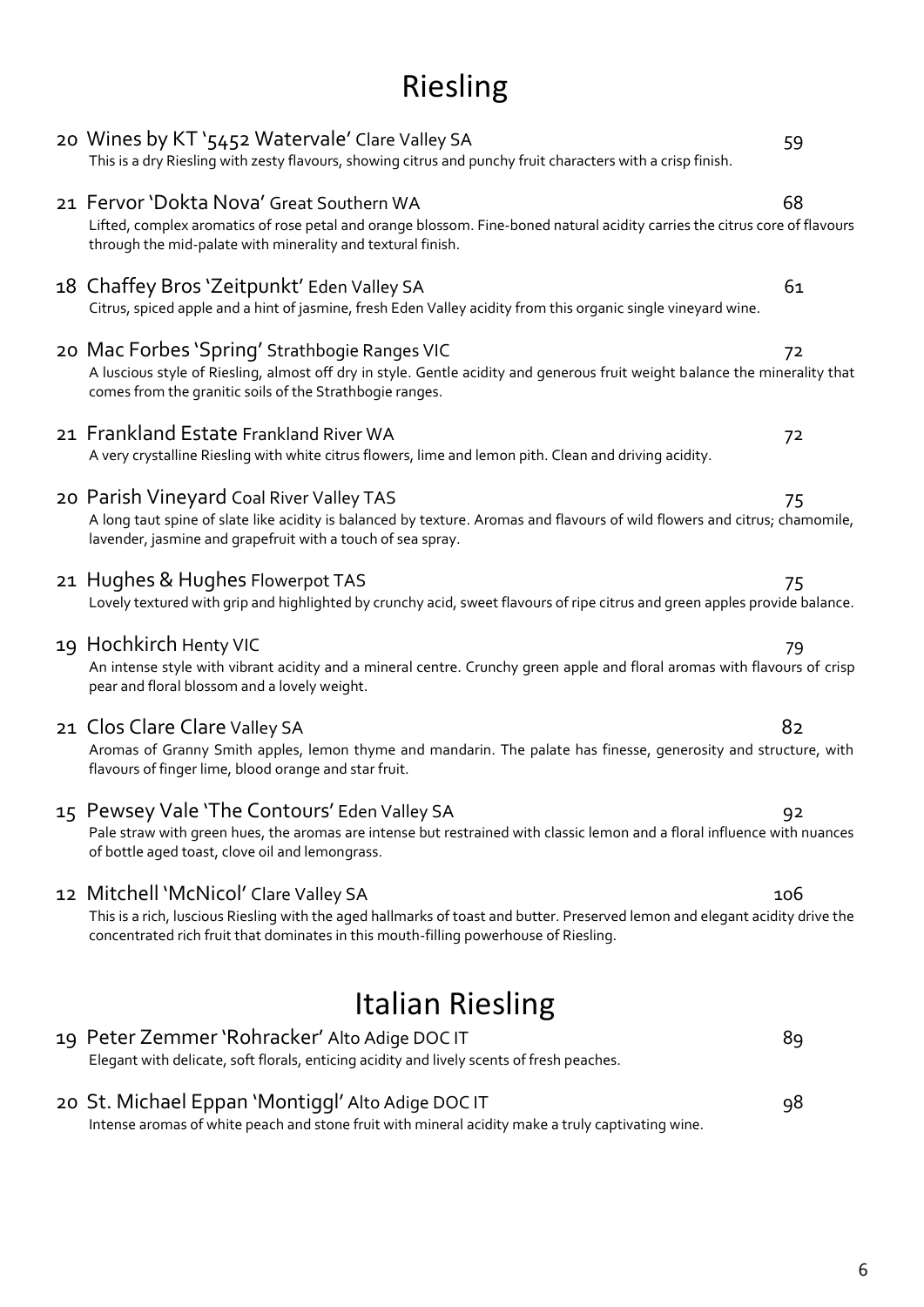# Sauvignon Blanc|Semillon|Blends

| 20 Domaine Naturaliste Sav Blanc Semillon Margaret River WA                                                                                                                                                                                                                                                                                                                                           | 54  |
|-------------------------------------------------------------------------------------------------------------------------------------------------------------------------------------------------------------------------------------------------------------------------------------------------------------------------------------------------------------------------------------------------------|-----|
| 20 Delta Sav Blanc Marlborough NZ                                                                                                                                                                                                                                                                                                                                                                     | 58  |
| 20 Mr Riggs 'Woodside' Sav Blanc Adelaide Hills SA                                                                                                                                                                                                                                                                                                                                                    | 65  |
| 19 Seresin Sav Blanc Marlborough NZ<br>Ripe gooseberry, soft passionfruit and citrus notes, framed by mouth-watering acidity,<br>chalky minerality with a persistent finish.                                                                                                                                                                                                                          | 62  |
| 20 Settlement 'Heritage Vineyard' Sav Blanc Marlborough NZ<br>Texture, great balance and intense varietal character that leads to a lengthy flavoursome finish.                                                                                                                                                                                                                                       | 65  |
| 21 Craggy Range 'Te Muna Road' Sav Blanc Martinborough NZ<br>Fresh and fruit driven, mineral notes and fresh herbs underpin the nectarine and melon flavours.                                                                                                                                                                                                                                         | 75  |
| 20 Latta 'Quartz Bianco' Sav Blanc Pyrenees VIC<br>A fascinating depiction of Sauvignon Blanc from a quartz riddled vineyard in Moonambel, Pyrenees:<br>treated oxidatively, with a long and slow ferment followed by lees contact and full malo-lactic fermentation,<br>and zero SO2 added at any point. Creamy leesy characters, some sea spray notes, baked figs<br>and a crushed rock minerality. | 85  |
| 15 Tyrrell's 'HVD' Semillon Hunter Valley NSW<br>An iconic wine from what was a classic vintage for Hunter Valley Semillon, showing a tightly<br>structured palate with considerable length and breadth of citrus fruit flavours.                                                                                                                                                                     | 98  |
| 18 Cullen 'Grace Madeleine' Sav Blanc Semillon Margaret River WA<br>60% Sauvignon Blanc, 40% Semillon harvested on fruit and flower days. With a touch of oak to build<br>complex aromas of white flowers, nettle and gooseberry. Structured but refined. Grace Madeleine                                                                                                                             | 105 |

was a suffragette, campaigned for women's rights and was awarded an MBE for her charity work.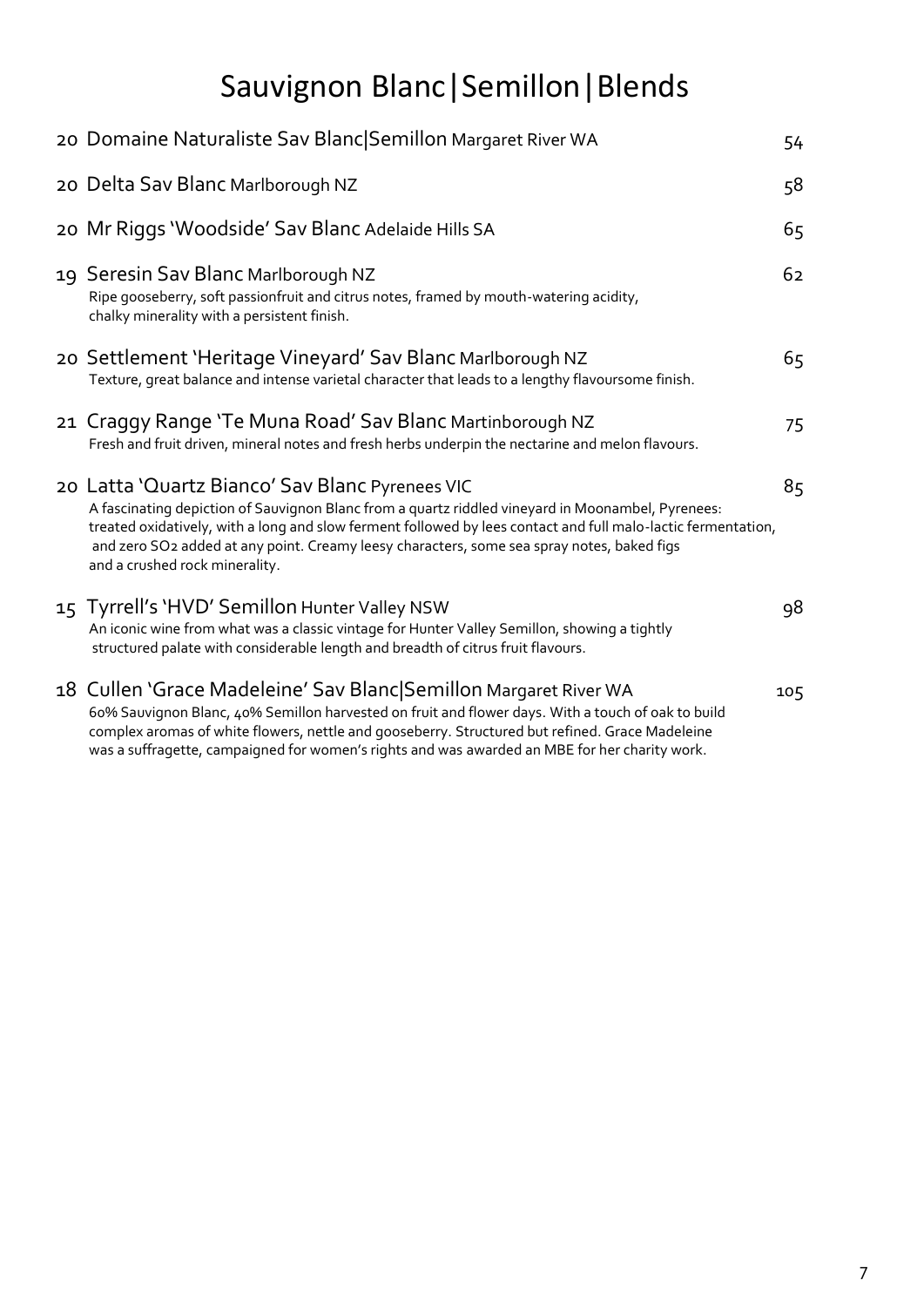# Pinot Gris|Grigio|Bianco

| 21 Longview Grigio Adelaide Hills SA                                                                                                                                                                                                 | 51 |
|--------------------------------------------------------------------------------------------------------------------------------------------------------------------------------------------------------------------------------------|----|
| 21 Sam Miranda Pinot Grigio King Valley VIC<br>Designed to be true to the Grigio style: With natural acidity and 6 months on lees to add texture to the palate;<br>Soft, supple, crunchy and crisp!                                  | 55 |
| 20 Maressa Pinot Gris Mornington Peninsula VIC<br>Textural and savoury, vibrant and expressive, offering lifted pear, Turkish delight and cinnamon spice notes.                                                                      | 58 |
| 21 Delatite Pinot Gris Mansfield VIC<br>Aromas of ripe pear and stone fruit with herbaceous characters. A touch of oak gives warm vanillin notes.                                                                                    | 65 |
| 21 S.C. Pannell 'Prōterō' Pinots Adelaide Hills SA<br>Grigio with a dash of Pinot Nero; marzipan and white blossom with nectarine, pear and yellow strawberry.<br>Orange zest and apple.                                             | 69 |
| 20 Astrolabe Pinot Gris Marlborough NZ<br>Fine, aromatic wine with a delicate structure. poached pear and light stone fruits and bright red apple notes.<br>Long with refreshing acidity.                                            | 70 |
| 21 Ghost Rock Pinot Gris Cradle Coast TAS<br>Floral, pear and nectarine fruit characters and slightly nutty aromas with a deliciously rich, generous palate.                                                                         | 72 |
| 20 Ocean Eight Pinot Gris Mornington Peninsula VIC<br>Fine, aromatic wine with melon notes and a hint of ginger and nashi pear. Complexity and texture,<br>with a clean acidity to finish.                                           | 77 |
| 21 Joseph 'd'Elena' Pinot Grigio Adelaide Hills SA<br>From a cooler Clarendon site d'Elena offers fresh citrus fruit acidity and light pear. The natural acidic balance<br>and savoury mineral length make it the perfect food wine. | 79 |
| 20 Quartz Reef Pinot Gris Central Otago NZ<br>Lemon-gold with an alluring bouquet of nutmeg, honey, ginger and white peach. Voluptuous texture<br>with spice and richness finishing beautifully dry.                                 | 85 |
|                                                                                                                                                                                                                                      |    |

# Italian Pinot Gris|Grigio|Bianco Alto Adige

Italy's northernmost wine region; nestled right up on the border of Austria and known to locals as "Südtirol." Pinot Grigio is the most cultivated white variety in Alto Adige

## 20 Peter Zemmer Pinot Bianco Alto Adige DOC 79

Aromas of peach, stone fruit and citrus finishing with lingering mineral notes. Textural with good balance of density and acid.

## 20 Alois Lageder Pinot Grigio Alto Adige DOC 85

A brilliantly straw-yellow wine with pronounced and expressive aromas of white flowers and somewhat spicy notes. It coats the palate with rich flavours of crisp apple and pear, and has a good, fresh finish.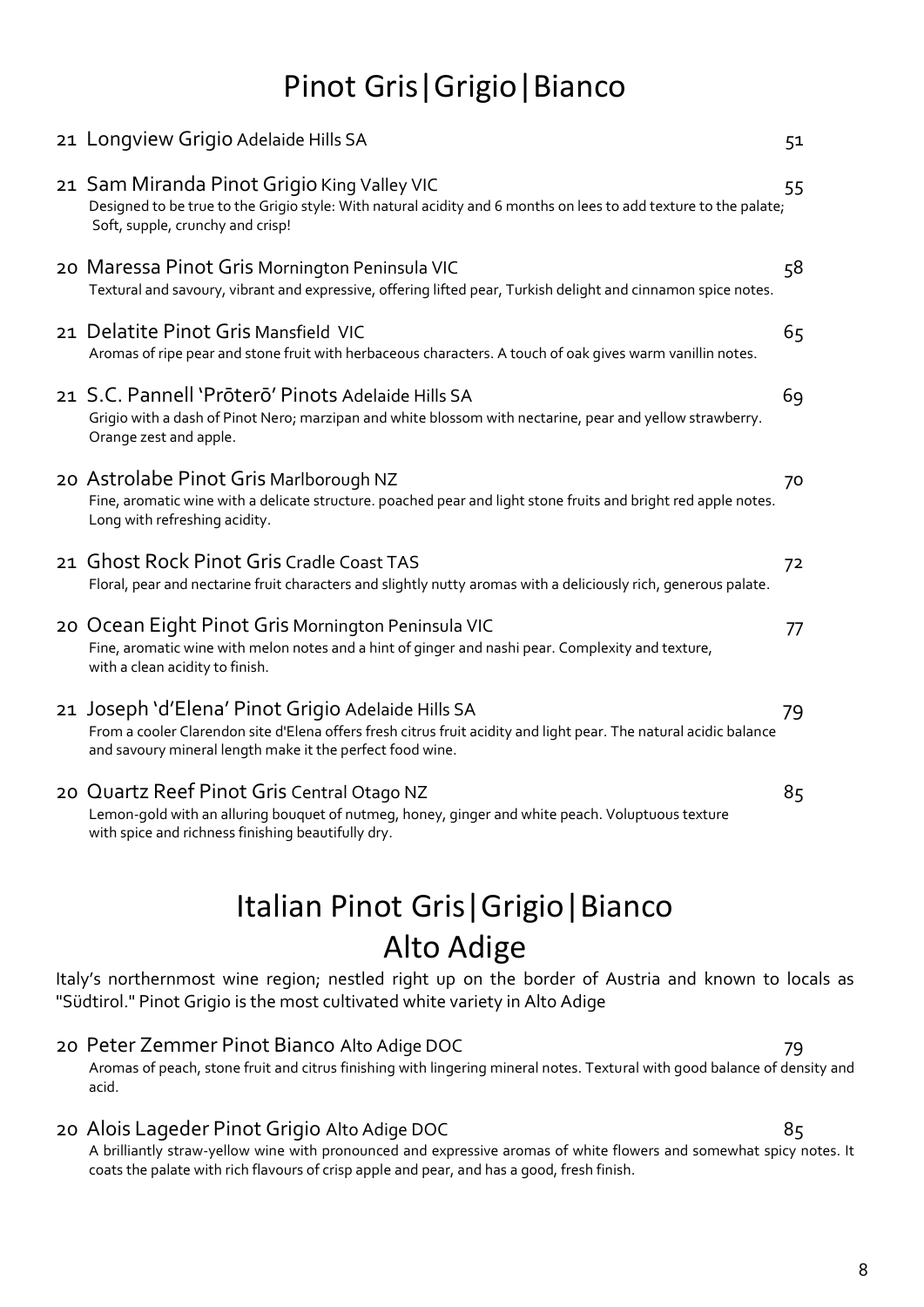# Italian Pinot Gris|Grigio|Bianco Alto Adige

| 20 St. Michael Eppan 'Anger' Pinot Grigio Alto Adige DOC<br>Aromas of Alpine wildflower and peach blossom unfold on this refined mountain white. The balanced palate offers Anjou<br>pear, yellow apple, mineral, tangerine and white almond coupled with crisp acidity.                                                                                                  | 96  |
|---------------------------------------------------------------------------------------------------------------------------------------------------------------------------------------------------------------------------------------------------------------------------------------------------------------------------------------------------------------------------|-----|
| 20 Nals Margreid 'Berg' Pinot Bianco Alto Adige DOC<br>Golden Delicious apple, pear and a hint of melon. Chamomile and jasmine, a touch of sandalwood and<br>fresh cut grass. A long clean finish.                                                                                                                                                                        | 99  |
| 19 Alois Lageder 'Porer' Pinot Grigio Sudtirol Alto Adige DOC<br>For over 150 years the Lageder family have been committed to creating terroir driven wine from Alto Adige<br>They have always had a sustainable, holistic approach, and are now Demeter certified biodynamic.<br>This is a dynamic balance of acid and fruit sweetness, savouriness, power and delicacy. | 115 |
| Friuli Venezia Giulia                                                                                                                                                                                                                                                                                                                                                     |     |
| Boasting some of the world's finest white wines. This northwest corner of Italy is renowned for perfumed,<br>crisp whites.                                                                                                                                                                                                                                                |     |
| 20 Vigneti Le Monde Pinot Grigio Friuli Grave DOC<br>Golden in colour but delicate with an elegant structure. Stone fruits and floral notes. A touch of skin<br>contact for colour and phenolics.                                                                                                                                                                         | 62  |
| 19 Collavini 'Andrea di Pec' Pinot Grigio Venezia Giulia IGT<br>Grapefruit with a hint of honey and bitter almonds. Dry with a balance of crisp acidity and a clean citrus finish.                                                                                                                                                                                        | 65  |
| 20 Bertani 'Velante' Pinot Grigio Venezia Giulia IGT<br>Aromas of fresh Golden Delicious apples, ripe pear and peach with a good balance between<br>racy acidity and an elegant plushness.                                                                                                                                                                                | 68  |
| 19 Livon Pinot Grigio Collio DOC<br>Aromas of freshly sliced apples and steely minerality. The ripe apple flavour carries through with a<br>touch of lemon and a bit of creaminess to the minerally astringent finish.                                                                                                                                                    | 79  |
| 20 Jermann Pinot Grigio Venezia Giulia IGT<br>Deep straw yellow with subtle rose nuances. Intense, ample, fruity and persistent bouquet. Full-bodied,<br>silky texture, remarkable balance, roundness and finesse.                                                                                                                                                        | 130 |
| 19 Vie di Romans 'Dessimis' Pinot Grigio Friuli Isonzo DOC<br>A remarkable copper colour is retained in this wine, not through extended skin contact, but due to<br>processing and handling in an oxygen free environment. This is structured, powerful and exciting Grigio.                                                                                              | 139 |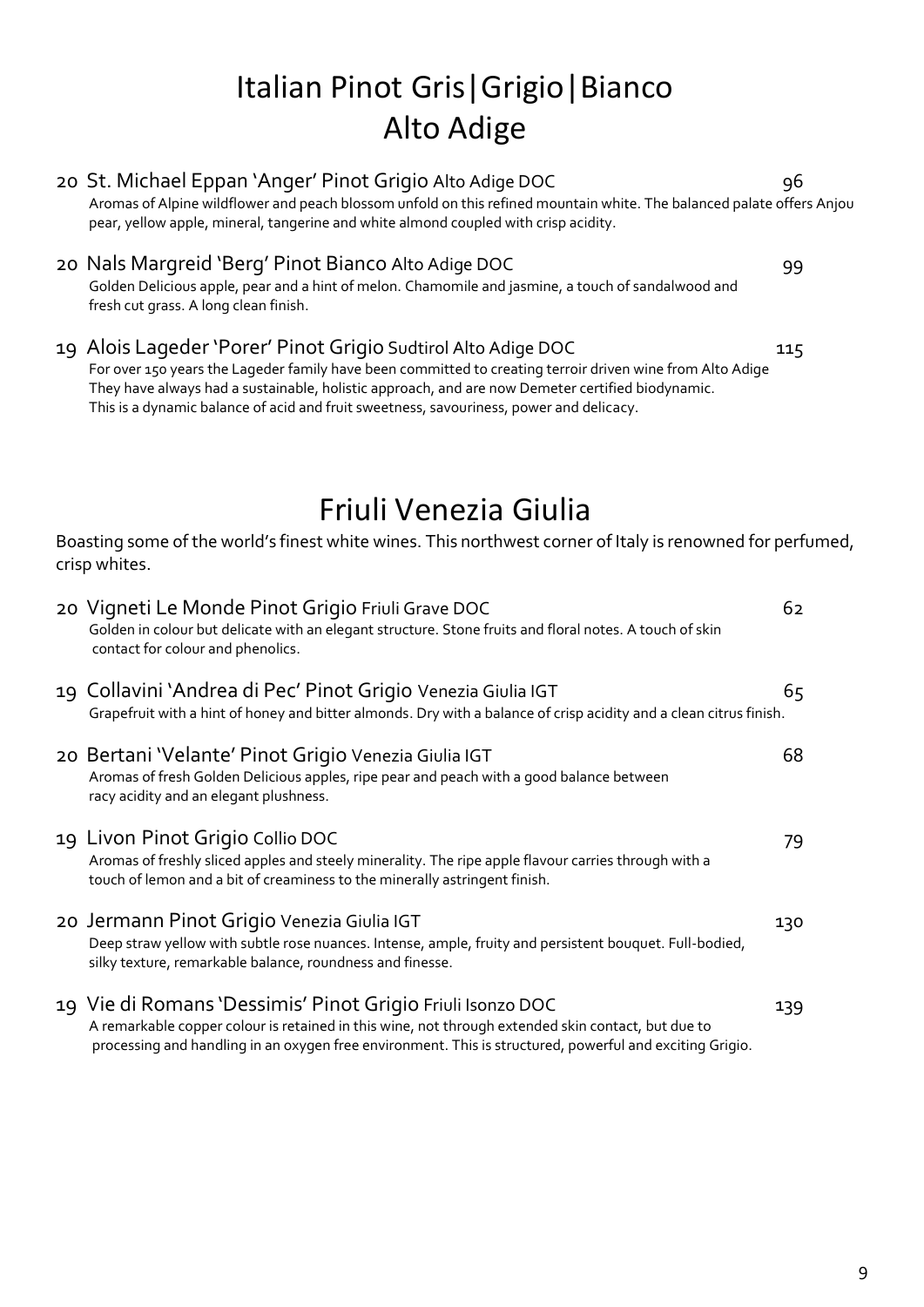# Chardonnay 19 Te Mata Estate Hawke's Bay NZ 55

|    | 20 Stonehorse by Kaesler Clare Valley SA<br>Pear, white peach and apricot with citrus notes. A clean minerality and a balanced finish with subtle generosity.                                                                                                                                                                               | 58  |
|----|---------------------------------------------------------------------------------------------------------------------------------------------------------------------------------------------------------------------------------------------------------------------------------------------------------------------------------------------|-----|
|    | 18 Nikkal Yarra Valley VIC<br>Grapefruit, white peach and a touch of spice. A vibrant and generous wine with juicy acidity and great balance.                                                                                                                                                                                               | 69  |
|    | 21 Nick O'Leary Tumbarumba NSW<br>Well balanced with bright citrus upfront and some tropical fruits. Creamy, buttered toast, rich and satisfying. Cool climate<br>but generous in weight.                                                                                                                                                   | 69  |
|    | 19 Michael Hall Sang de Pigeon Adelaide Hills SA<br>Chardonnay becomes part of the well-priced Sang de Pigeon range. This sits bang smack in the middle of the<br>complexity/drinkability sweet spot. It's perfect for right now. Peach, pear, citrus and cedar flavours flow juicily through the<br>palate in the most attractive of ways. | 71  |
|    | 19 Kooyong 'Clonale' Mornington Peninsula VIC<br>A complex nose with citrus varietal aromas meshed with classy oak. Seamless on the palate with long, fine cool-climate<br>flavours.                                                                                                                                                        | 75  |
|    | 20 Payten and Jones 'Valley Vignerons Series' Yarra Valley VIC<br>'Old School flavour, New School freshness.' Creamy, nectarine and peach, a touch of savouriness and a fresh acidity to<br>balance the richness                                                                                                                            | 75  |
|    | 20 Domaine Naturaliste 'Floris' Margaret River WA<br>Fresh yet textural with flavours of white peach and nectarine, a flinty character and citrus crunch. A subtle creaminess<br>rounds out the palate.                                                                                                                                     | 78  |
|    | 19 Settlement 'Poplars Vineyard' Marlborough NZ<br>Toasty savoury notes complimented by lifted aromas of citrus and spice. Tightly structured on the palate with the nutty<br>character extending into a lengthy savoury finish.                                                                                                            | 95  |
|    | 20 Domaine Naturaliste 'Purus' Margaret River WA<br>Fresh yet textural with flavours of white peach and nectarine, a flinty character and citrus crunch. A subtle creaminess<br>rounds out the palate.                                                                                                                                      | 98  |
|    | 19 Scorpo 'Estate' Mornington Peninsula VIC<br>A concentrated, rich and powerful chardonnay with delicious notes of Meyer lemon, Golden Delicious apple, stone fruits<br>and nougat notes. Intricate yet complex on the palate with fennel, vanilla and mushroom undertones                                                                 | 102 |
|    | 18 Bicknell FC 'Applecross' Yarra Valley VIC<br>Dave Bicknell of Oakridge fame has his own little project: from the 'Applecross vineyard' in Gladysdale he makes a zesty,<br>smokey, spicy Chardonnay. Flint, lemon and stone fruit. Layered and tense yet complex.                                                                         | 110 |
| 19 | Giant Steps 'Wombat Creek' Yarra Valley VIC<br>One of the highest altitude vineyards in the Yarra Valley; sleek and steely wine with chamomile, lime and super-fine<br>aromatics. Tightly wound and focused.                                                                                                                                | 125 |
|    | 20 Mac Forbes 'Villages Woori Yallock' Yarra Valley VIC<br>Elegant intensity with grilled almond and marzipan, a whiff of smoke and a creamy character. A sweep of grapefruit and<br>nectarine with long, refined, mouth-watering acidity                                                                                                   | 128 |
|    | 19 La Crema Russian River Valley California USA<br>Ripe apples, fresh blossoms, a scant touch of citrus and mildly caramelly; subtle complementary oak merges seamlessly                                                                                                                                                                    | 135 |

in this rich and very well-crafted wine.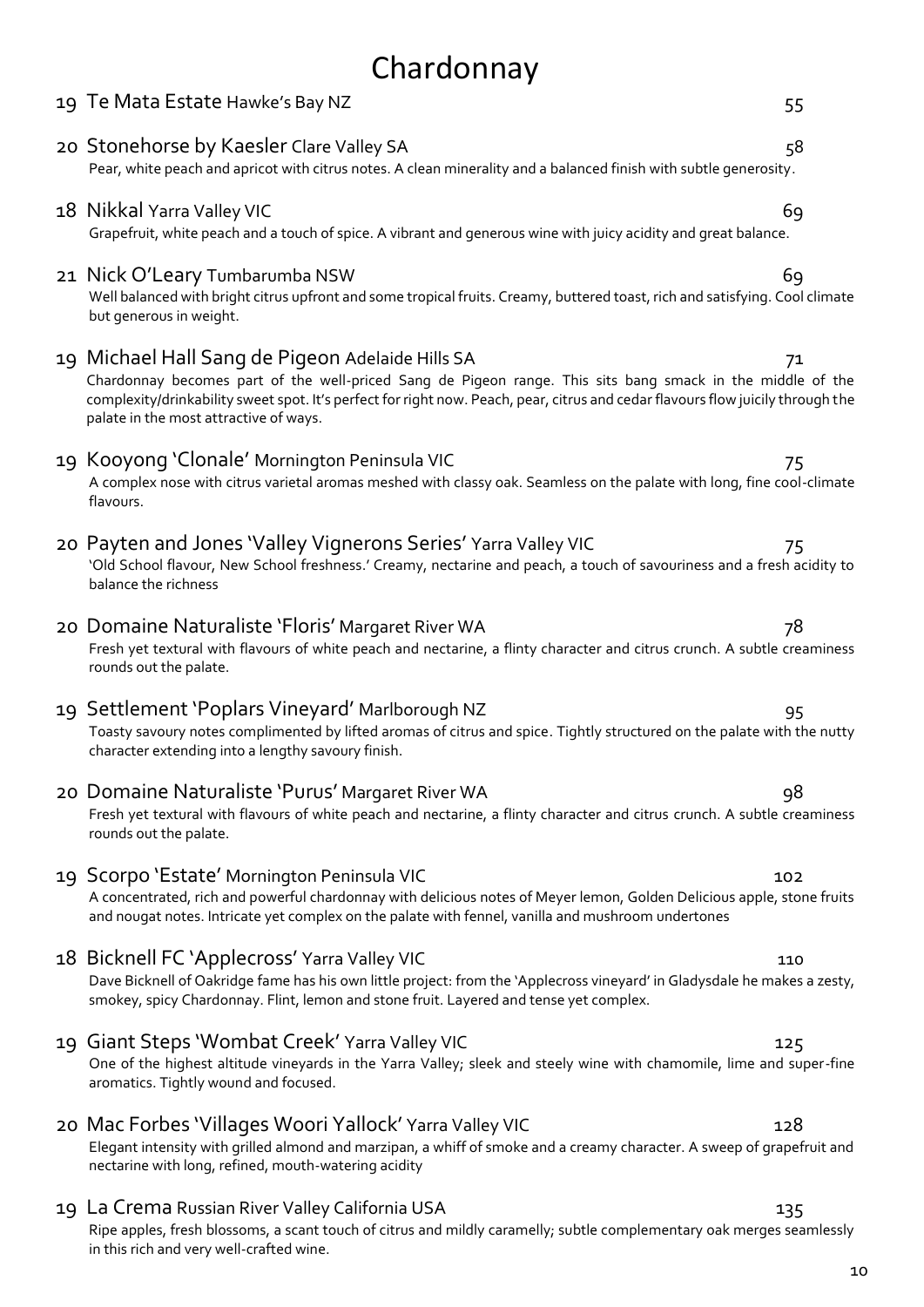# Chardonnay

# 20 Tony Bish 'Golden Egg' Hawkes Bay NZ 149

A medley of nectarine, peach and apple blossom. Richly textured, hints of almond and summer stone-fruit with a bright citrus finish that lingers and refreshes. Fermented in New Zealand's first ceramic eggs.

# 20 Felton Road 'Block 6' Central Otago NZ 176

Aromas of stone fruit and honeysuckle are immediately apparent. A hint of chalkiness adds intrigue and silken texture. Peach, orange blossom and brioche. Complex yet restrained power.

# 18 Yarra Yering Yarra Valley VIC 189

Grapefruit, white peach and kumquat aromas with hints of ginger and toast. The medium-bodied palate has a nice silky texture offset by vibrant acidity and a touch of oak.

# Italian Chardonnay

## 18 Tormaresca Puglia IGT 55

Tormaresca is the Antinori family's outpost in Puglia. Restrained aromas of jasmine flower, citrus and white peach. Fragrant and savoury with well balance acid and fruit.

# 19 Marchese Antinori 'Bramìto della Sala' Umbria IGT 92

The vineyards surround the medieval castle at Castello della Sala. Delicate white flower notes and light citrus fruit: crisp with good body and mineral notes which make the finish and aftertaste enjoyably savoury.

# 19 Cantele 'Teresa Manara' Salento Puglia IGT 108

Acacia spice, floral and ripe stone fruit aromas. Velvety on the palate, with silky freshness and sweet spices from the barrique aging. Great length and terroir expression.

# 20 Bellavista 'Alma Terra' Curtefranca Bianco DOCToscana 120

Intense, clearly defined flavour of the wine reveals nuances of flowers and white fruit (ripe pears with dominant), and extended the nuances of lavender and sage.

# 16 Bellavista 'Convento SS.Anunciata' Curtefranca Bianco DOC Toscana 229

Deep straw yellow, broad and appealing. Hints of ripe fruit; apricot and pineapple. An attractive and elegant vanilla note and a mineral vein. Excellent balance and freshness on the palate and a long, tangy finish.

# 19 Isole E Olena 'Collezione Privata' Toscana IGT 248

Rich aromas of toasted almonds with buttery notes. On the palate, there is great balance between rich, ripe fruit, creamy brioche and complex minerality.

# 18 Gaja 'Gaia & Rey' Langhe DOC 690

Remarkably balanced and deeply sophisticated, the 'Gaia & Rey' shows why this is arguably the most collectable Italian white. The nose bursts with succulent tropical, orchard and citrus fruits that are framed with spice, almond and wildflowers. On the palate this wine really delivers, coating the mouth with a creaminess as the wine builds to a fresh, lingering finish.

# White Burgundy

## 18 Domaine Oudin Chablis AOC 135

Juicy citrus and stone fruit, sea spray, florals, and smoke. It's brisk, flavoursome, fresh and bright, with a bit of chalk and flint.

# 18 Domaine Dauvissat Père & Fils 'Côte de Léchet' Chablis Premier Cru AOC 185

A mineral driven Chablis from silex soils. Purity, complexity, and finesse. White flowers, hay and apple notes complemented by oyster shell salinity, crisp acidity and impressive length.

# 18 Château Meursault Bourgogne AOC 219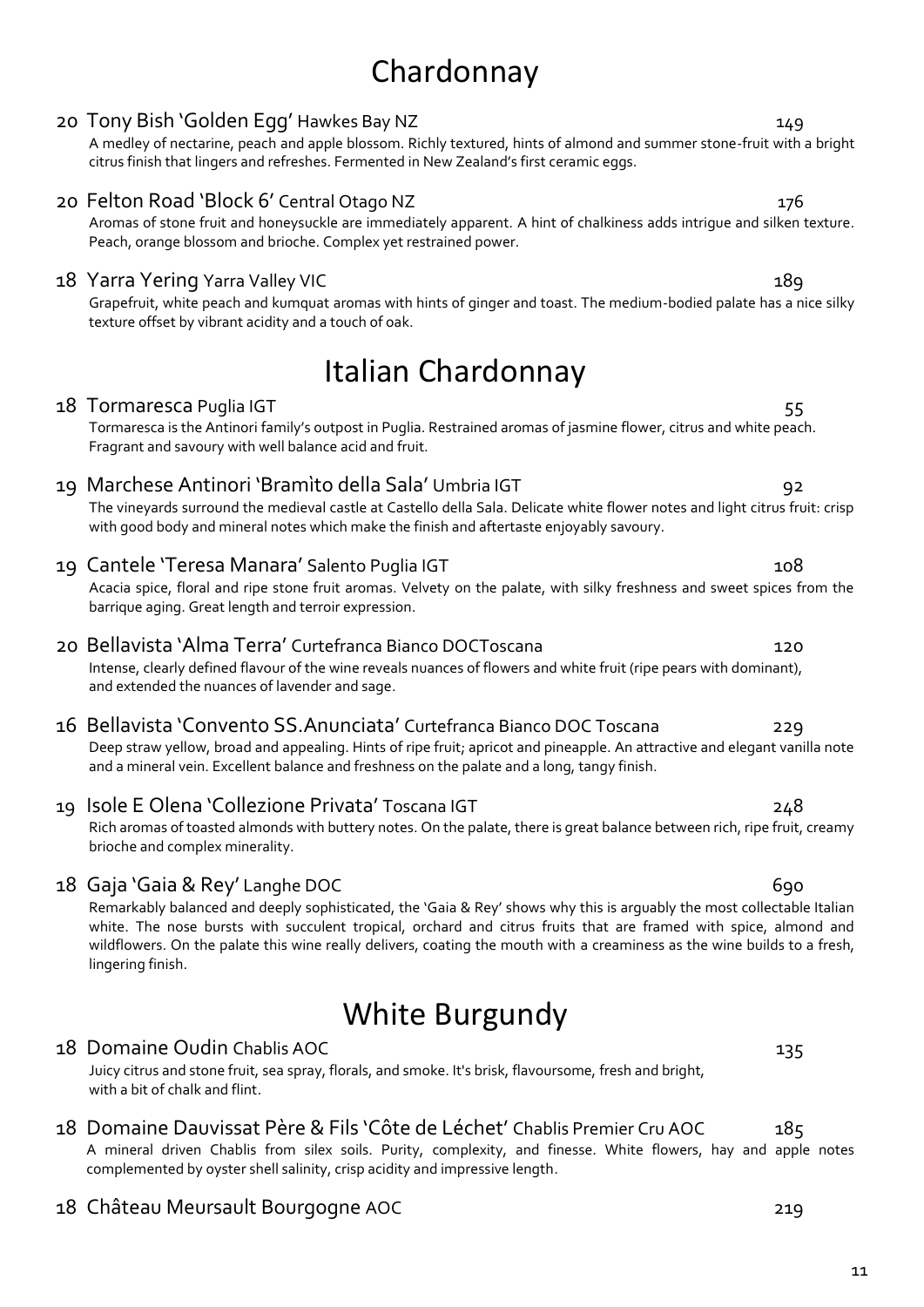Round, complex and well-balanced. Nice length with expressive floral notes and elegant oak. Good minerality to balance the toast and nutty characters. Classy Bourgogne Meursault.

# White Varietals|Blends|Skin Contact

| 18 Scarborough 'Offshoot' Vermentino Hunter Valley NSW                                                                                                                                                                                                                                                                                                                   | 40 |
|--------------------------------------------------------------------------------------------------------------------------------------------------------------------------------------------------------------------------------------------------------------------------------------------------------------------------------------------------------------------------|----|
| 17 Kaesler Garganega Barossa Valley SA<br>Grassy, passionfruit and musk with hints of lanolin and spice; cracked pepper. Textural, creamy finish and tight<br>acid lines.                                                                                                                                                                                                | 60 |
| 17 Forest Hill Gewürztraminer Mount Barker WA<br>Aromas of honeysuckle and rose petals. Fresh lychee and ginger on the palate with fresh citrus mineral notes.                                                                                                                                                                                                           | 60 |
| 21 LS Merchants Vermentino Margaret River WA<br>Bright, ripe lemon with chamomile and jasmine on the nose and a touch of saltiness typical of the variety.<br>Light, fresh and energetic.                                                                                                                                                                                | 62 |
| 18 Eloquesta White Blend Mudgee NSW<br>Co fermented Semillon and Viognier; skin contact leading to herbaceous flavours of pine, lemon leaf, sea spray<br>and sweet basil. The palate is smooth and rich with vibrant passionfruit, lemon drop and white plum and refreshing acidity.                                                                                     | 62 |
| 20 Unico Zelo 'Alluvium' Fiano Adelaide Hills SA<br>Pristine citrus qualities, brimming with grapefruit and lime zest and a clean and mean mineral structure.                                                                                                                                                                                                            | 69 |
| 16 Bellwether 'Ant Series' Bianco d'Alessano Riverland SA<br>Something very left of field  from Puglia in southern Italy originally, but now finding a niche home in the Riverland. This<br>is a super savoury and textural wine but with plenty of citrus and good green apple acidity. Think preserved lemons with<br>a savoury finish.                                | 72 |
| 21 Sigurd Chenin Blanc Clare Valley Barossa SA<br>10 days on skins making a vibrant wine with waxy, lanolin notes underpinning a glossy fruit profile of pear, cumquat and<br>honeyed apple.                                                                                                                                                                             | 82 |
| 18 Scorpo 'Bestia' Pinot Grigio [skin contact] Mornington Peninsula VIC<br>A colour between burnt orange and Rose, richly aromatic, spicy and heady with blood orange and mandarin, a touch of<br>red fruit, pithiness and texture                                                                                                                                       | 92 |
| 16 Castagna 'Harlequin' White Blend Beechworth VIC<br>Julian Castagna is one of Australia's most important and influential biodynamic producer. This is his Roussanne,<br>Sauvignon and Semillon blend; fermented on skins for 30 days giving it palate weight and a delicious mouthfeel. It is full,<br>structured and textural with a honeyed spicy, savoury overtone. | 98 |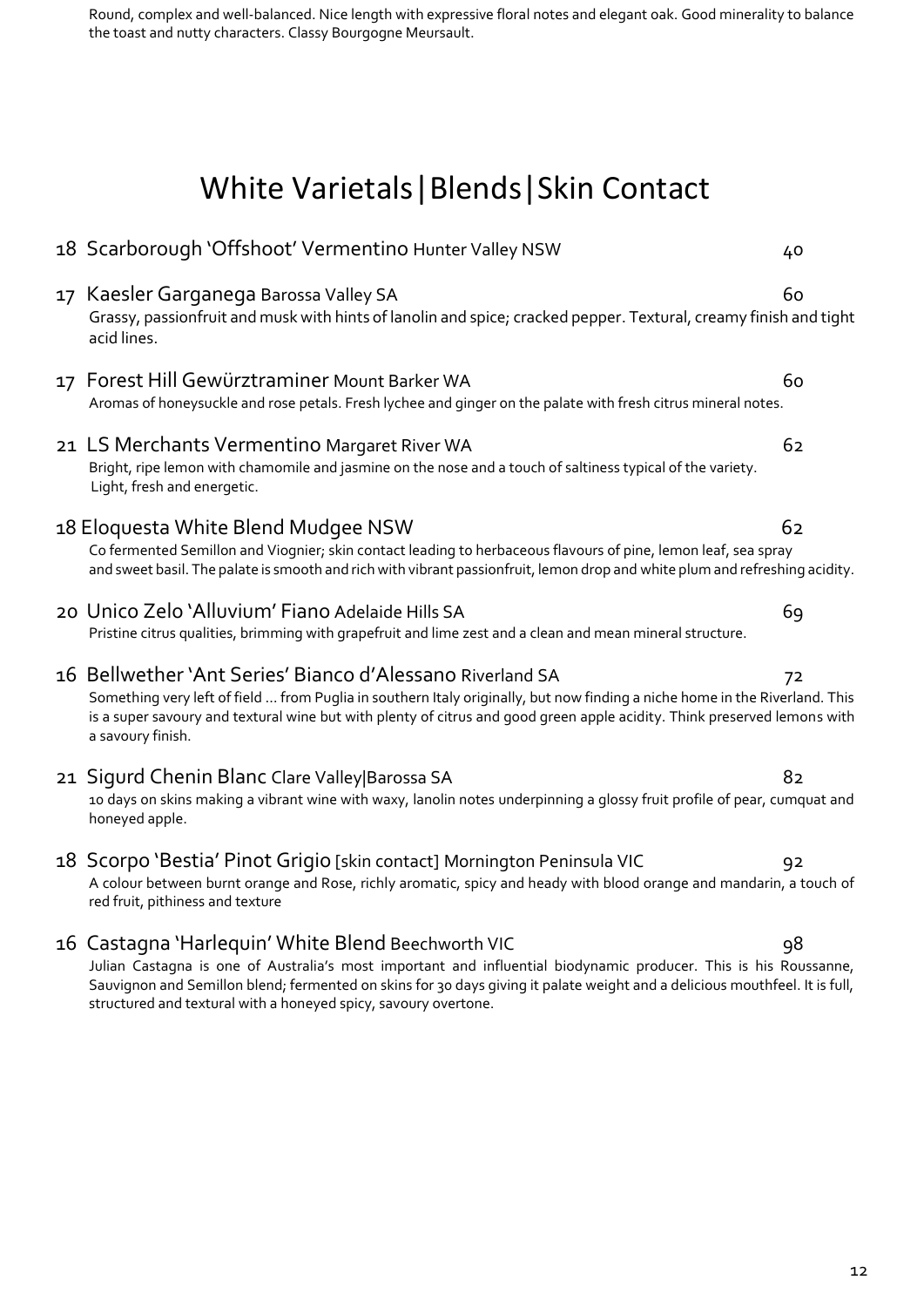# Valle D'Aosta

Tucked in Italy's North West corner above Piemonte and surrounded by the Alps, the Valle d'Aosta is home to the highest elevated vineyards in all of Europe.

18 Les Cretes 'Mont Blanc' Vino Bianco 73 Pinot Grigio, Bianco and Chardonnay: A tight and delicate with aromas of hay and alpine flowers. Citrus, crushed rocks and green melon on the palate; very precise and chiseled with lots of personality.

# Piemonte Whites

Piemonte is not usually thought of for white wines but a few are worth considering: Cortese grown around the Village of Gavi. Favorita, similar to Vermentino and Arneis meaning "Little Rascal".

- 18 Fratelli Alessandria Favorita Langhe DOC 79 Perfumed, fresh, pure and very persistent. Aromas of peach with a hint of spice and white flowers. There is delicate concentration and a tangy, almost salty finish.
- 19 Mauro Molino Roero Arneis DOCG 82 Straw yellow in colour with greenish highlights, intense floral and fruity aromas, well-structured with a balanced acidity

and a long finish.

# 18 Paolo Scavino 'Sorriso' Langhe DOC 82

A blend of 40% Chardonnay and 40% Sauvignon Blanc with the rest Viognier. Fresh and charming with white flowers, sage, stone fruits and mineral notes. Elegant with a soft texture combined with refreshing acidity

19 Villa Sparina Gavi DOCG 95

Apples and green almonds on the nose, with an overtone of chamomile flowers. Gently fruity on the palate with balanced mineral notes.

18 Pio Cesare Gavi DOCG 18 and 104

Fresh, clean green apple and citrus notes. Floral and spicy with ripe fruit. A slight salinity and rich, complex nuttiness and creamy flavours.

# Veneto Whites

Located in the North-East of Italy, Veneto is the home of the amazing white wines of Soave, made mostly from the Garganega grape.

- 20 Cantina Pra 'Otto' Soave Classico DOC 63 Fresh, aromatic with slightly savory edge. Classic food wine.
- 20 Inama 'Vin Soave' Soave Classico DOC 72

Not a fruit driven style: there is aromas of field flowers; chamomile, elderflower, iris. Minerality on the palate with a finish of almond, typical of classic Garganega.

## 20 Bertani 'Sereole' Soave DOC 75

A floral bouquet of elderflower and pear blossom. Stone fruit, pineapple and melon. Texture and structure on the palate with a touch of spice.

19 Pieropan 'Calvarino' Soave Classico DOC 19 Pieropan 113

Brilliant straw yellow colour with greenish hints. The delicate nose is reminiscent of almond blossoms and marzipan. Good depth of fruit on the palate, nicely balanced by a zingy acidity that enhances its long length.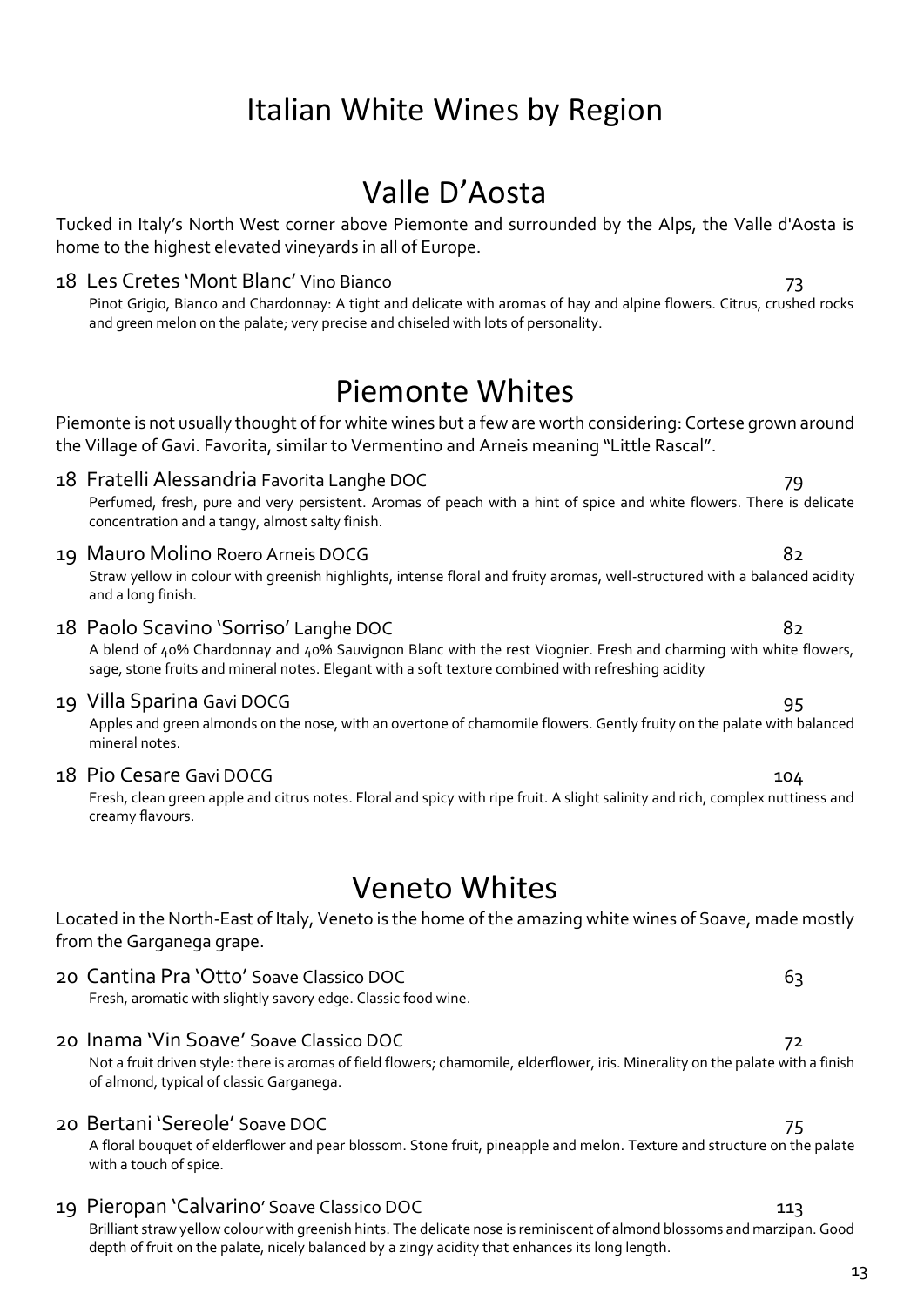# Friuli Venezia Giulia

|    | Boasting some of the world's finest white wines. This northwest corner of Italy is renowned for perfumed,<br>crisp whites as well as golden hued textural expressions                                                                                                                                                                                   |     |  |
|----|---------------------------------------------------------------------------------------------------------------------------------------------------------------------------------------------------------------------------------------------------------------------------------------------------------------------------------------------------------|-----|--|
|    | 19 Collavini Ribolla Gialla Venezia Giulia IGT<br>Aromas of peach, stone fruit and citrus finishing with lingering mineral notes. Textural with good balance of density and<br>acid.                                                                                                                                                                    | 79  |  |
|    | 18 Livon Friulano Collio DOC<br>Delicate bouquet of fruit and almonds. On the palate it is tasty, medium-bodied, harmonic; leaving the palate dry.                                                                                                                                                                                                      | 79  |  |
| 17 | Ronco del Gelso 'Latimis' Isonzo Del Friuli DOC<br>This wine is a blend of Friulano, Riesling, Pinot Bianco and a small amount of Traminer Aromatico. It is a big, concentrated<br>yet balanced wine.                                                                                                                                                   | 90  |  |
|    | 20 Zuani Bianco 'Vigne' Collio DOC<br>Friulano joining forces with Chardonnay, Sauvignon and Pinot Grigio to produce a balanced wine with complex, rich fruit<br>enhanced by balanced acidity and lingering mineral notes.                                                                                                                              | 98  |  |
|    | 19 Livon 'Solarco' Friulano Ribolla Gialla Collio DOC<br>Crunchy apples, acacia and fresh tropical fruits. A touch of fresh crusty bread and vanilla notes complete this very fine<br>blend.                                                                                                                                                            | 112 |  |
|    | 19 Vie di Romans 'Flors di Uis' Friuli Isonzo DOC<br>The 'Flor di Uis' is relatively light on its feet, with a graceful personality that is impossible to resist. High-toned floral notes<br>from the Malvasia grace the impeccable finish. A blend of Malvasia, Friulano and Riesling.                                                                 | 139 |  |
|    | 10 Gravner Ribolla Venezia Giulia IGT<br>Ribolla grapes date back more than a thousand years in this region. Gravner uses Georgian amphorae buried<br>underground, with long maceration, wild yeasts and no temperature control. After five months in amphorae the wine<br>spends six years in large oak barrels. Bottled without fining or filtration. | 269 |  |
|    | Toscana                                                                                                                                                                                                                                                                                                                                                 |     |  |
|    | Tuscany is one of the most famous and prolific wine regions anywhere in Europe. Its vineyards produce an<br>array of wine styles far beyond the well-known reds:                                                                                                                                                                                        |     |  |
|    | 19 Bibi Graetz 'Casamatta Bianco' Toscana IGT<br>This Vermentino is bright, saline and full of energy. Lovely perfumes of fresh red apple, honeydew melon and magnolia<br>flowers and a very good depth of fruit with a rich, flavourful finish.                                                                                                        | 65  |  |
|    | 18 Poggio Al Sole 'Chiara' Toscana IGT<br>Light pale-green in colour; a blend of 85% Chardonnay and 15% Bianco di Sangiovese. This is a racy, mineral-driven wine<br>with crisp notes of citrus, melon and green apple.                                                                                                                                 | 73  |  |
|    | 19 Giorgio Melleti Cavallari Bolgheri Bianco DOC<br>Vermentino and Viognier in equal parts. Complex and intense nose of pear and stone fruit. Floral characters and a savoury<br>mineral note.                                                                                                                                                          | 79  |  |
|    | 19 Gaja Ca'Marcanda 'Vistamare' Toscana IGT                                                                                                                                                                                                                                                                                                             | 195 |  |

The playful name of this wine was inspired by the sea breeze, sun, and cheerful and light-hearted outlook of the Tuscan coast. The vineyards used for Vistamare actually enjoy a panoramic view of the Tuscan horizon and their Vermentino and Viognier grapes are gently inebriated by the saline air and brilliant colours of the Tuscan Sea.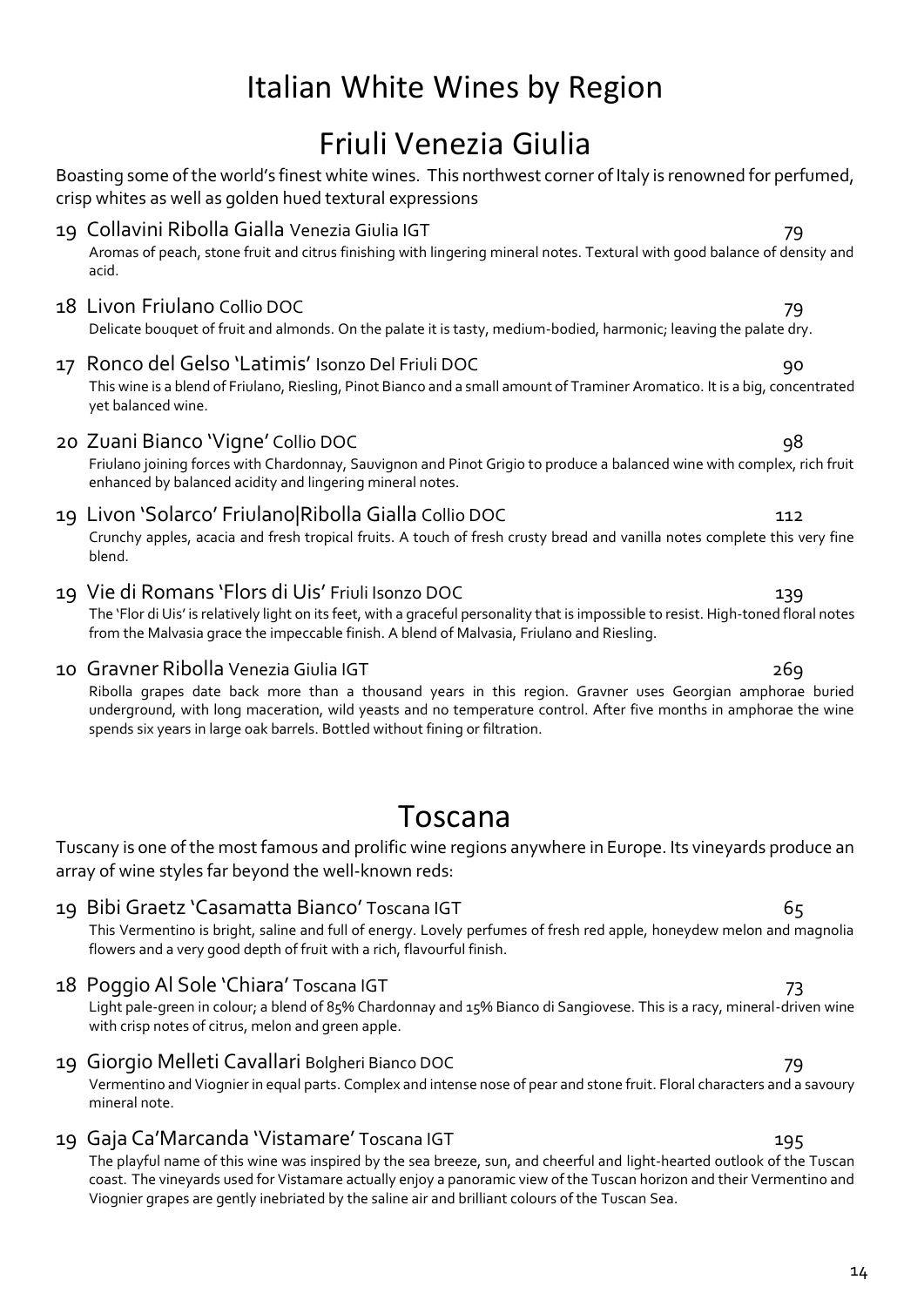# Le Marche

The Le Marche region is known for the quality of its whites made from the prolific Verdicchio grape: it undoubtedly ranks among Italy's finest white wines.

## 19 Bisci Verdicchio di Matelica DOC 69

Pale straw yellow in colour with lovely green reflections. An intense and complex nose with white flowers, almond and green apple. It is well structured yet fresh and balanced.

# Abruzzo

The rugged mountainous region of Abruzzo offers an abundance of delightful, uncomplicated wines that tend to represent very good value.

20 Cirelli 'La Collina Biologica' Trebbiano d'Abruzzo DOC 73 One of Abruzzo's rising stars in organic viticulture; Francesco Cirelli. Shining yellow hue with white peach, musk melon, golden delicious apples and a floral note on this organic Trebbiano. Sweet hay and melon tinged finish.

# Lazio

Lazio, centred around the ancient capital city of Rome, has a long history of winemaking. Volcanic soils of the hills give minerality to the white of the region.

## 19 Cincinnato 'Pantaleo' Greco Lazio IGT 65

Pale straw yellow, peach, pear and fresh apple. A nice multi-layered, complexity from chamomile and almond notes, minerality and a lovely balanced acidity.

# Basilicata White Wines

Winemaking in Basilicata dates back over a thousand years, compared to the rest of Italy however, the total wine production is very small. Aglianico, a full-bodied red grape, is the star.

## 16 Madonna delle Grazie 'Leuconoe' 115

Aglianico is here vinified as a white wine resulting in a light bodied wine with a delicate shade of pink; herbaceous, lime and white peach notes, fresh and zesty, a perfect blend of savoury, salty and fruity characters.

# Puglia

The southern portion of the region is a flat and fertile peninsula that forms the characteristic heel of the Italian "boot". Puglia has always been the engine-room of Italian wine production.

20 Cantele 'Telero' Bianco Puglia IGP 59 Malvasia bianco here gives pleasant floral tones and refreahing acidity with light pretty fruits.

- 20 Varvaglione '12 e Mezzo' Bianco Puglia IGP 63 Organic blend of Chardonnay Malvasia and Fiano; its elegant aromatic bouquet of floral and citrus notes lead to a palate that is fresh and long, with more citrus and white flowers.
- 20 Masseria Li Veli 'Askos' Verdeca Gioia Del Colle IGP 137

Intense tropical fruit, citrus, pear with honeysuckle and fresh spices. The palate is full, well balanced with a good acidity. Rich minerality with fruit, honey and a mildly spicy finish.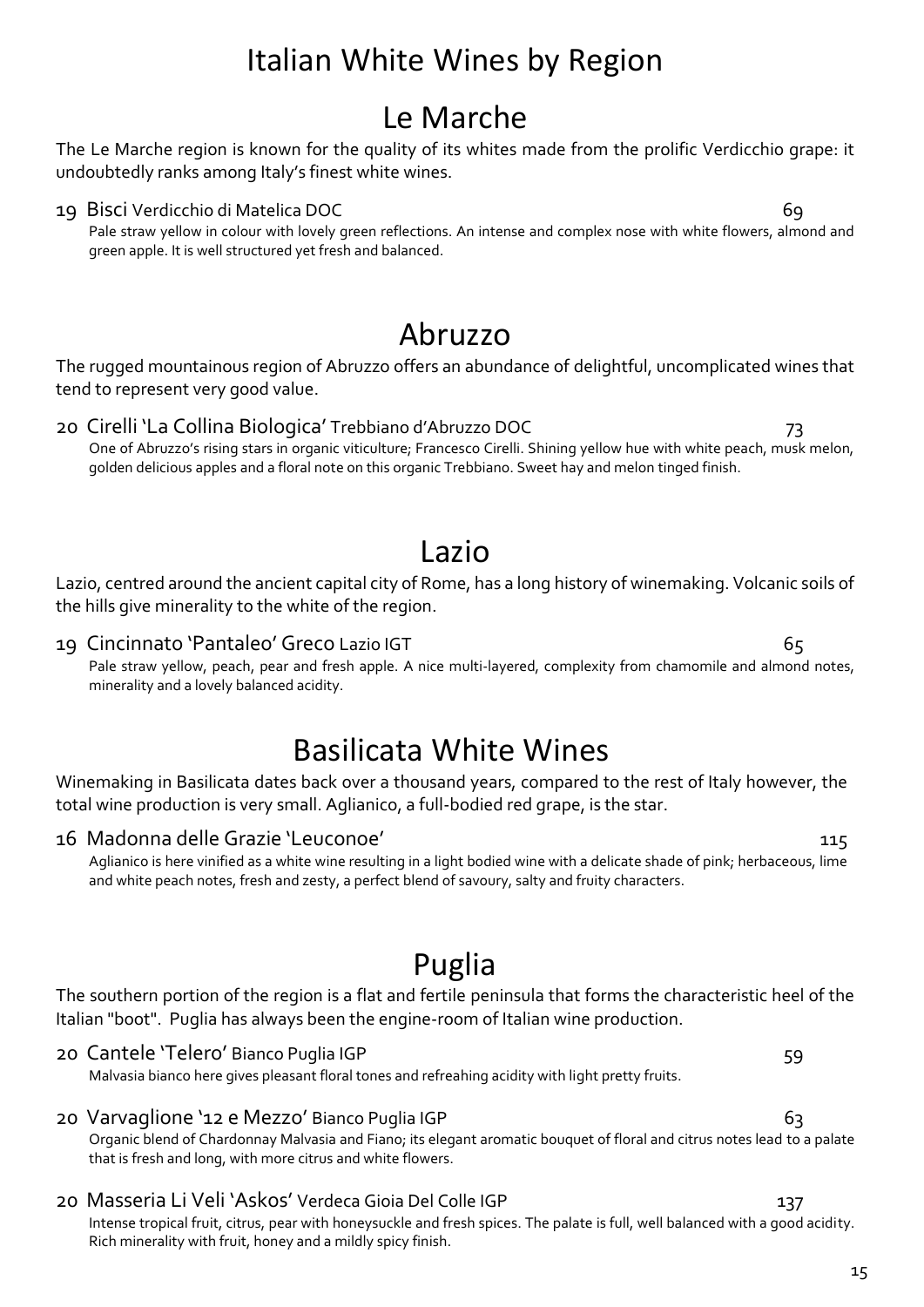# Sicilia

One of Europe's oldest wine regions, Sicilia is home to some unique varietals and many modern Sicilian producers have embraced ancient farming and winemaking techniques.

## 19 Graci Etna Bianco DOC 95

Carricante and Catarratto producing a tight, crisp and perfectly balanced wine, with accents of stone and graphite underscored by pear, green plum and anise notes.

## 16 Vivera 'Salisire' Etna Bianco DOC 122

Carricante here is elegant and expressive. Slightly smoky salinity and minerality with fresh fruits and aromatic herbs. A subtle richness and complexity.

# Sardegna Whites

In the region of Gallura, in the northeast of the island, the heat and marine winds create optimal conditions for ripening Vermentino. Creating the island's only DOCG: Vermentino di Gallura DOCG.

- 20 Cantina Gallura 'Gemellae' Vermentino di Gallura DOCG 63 Citrus, orange blossom, delicate white peach, white grapes, bitter almond and just a touch of salty caper brine.
- 20 Dolia Nova 'Prendas' Vermentino di Sardegna DOC 75 Clean, slightly floral, vibrant fruit and a fresh salinity. A touch of nuttiness and a lifted acidity at the finish.
- 18 Sardus Pater 'Lugore' Vermentino di Sardegna DOC 86 Pleasant aromas of white flowers and herbs, with a delicate salty nuance. A fruity bouquet and balanced freshness on the palate. The finish is savoury and mineral.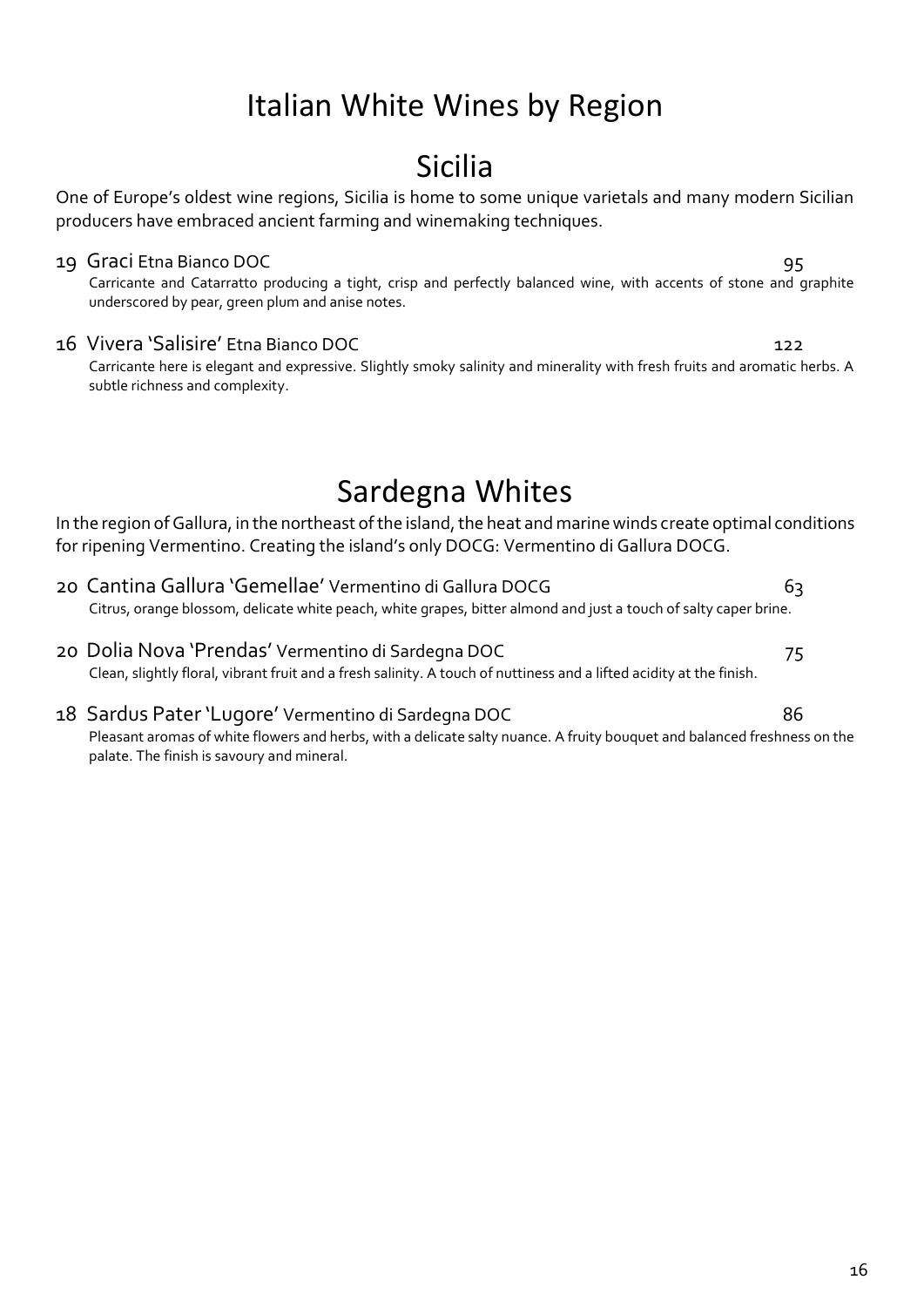# Rosé

|             | 21 Longview 'Juno' Adelaide Hills SA<br>A light dry rosé with a pale pink hue with just a touch of orange. Bright strawberry aromas with fresh orange peel, pink<br>grapefruit and subtle mush notes.                                                             | 60 |
|-------------|-------------------------------------------------------------------------------------------------------------------------------------------------------------------------------------------------------------------------------------------------------------------|----|
|             | 19 Mac Forbes 'EB52 Drink Pink' Yarra Valley VIC<br>A lower alcohol Syrah rosé; light and refreshing. Perfumed and pretty.                                                                                                                                        | 62 |
|             | 21 Yangarra Estate McLaren Vale SA<br>Organic Grenache rosé, clean dry and refreshing. Attractive peach, strawberry and floral notes.                                                                                                                             | 62 |
|             | 21 Arfion Yarra Valley VIC<br>Pinot Noir rosé with spicy red berries and creamy aromatics. A savoury, dry style with pomegranate and red apple<br>flavours leading to a long fresh finish.                                                                        | 69 |
|             | 20 Latta 'Tranquil' Pyrenees VIC<br>Mostly Nebbiolo with a touch of Sangiovese. Dried cherry, blood orange, cranberry and rose-oil notes.<br>As with all Latta Vino wines; unfined, unfiltered and un-tinkered.                                                   | 79 |
|             | 21 Farr Rising 'Saignee' Geelong VIC<br>Bright pink, tinged with magenta, complexity is added through barrel fermentation; immaculate length and balance.<br>Wild strawberry, savoury notes and a long, structured finish.                                        | 84 |
|             | Italian Rosato                                                                                                                                                                                                                                                    |    |
|             | 20 Masseria Li Veli 'Primerose' Rosato Puglia<br>Pale and bright Negroamaro rose; dry, savoury and saline. Fresh fruit and floral notes. Refreshing acidity                                                                                                       | 68 |
|             | 20 Graci Etna Rosato DOC Sicily<br>Nerello Mascalese gives a bone-dry rosé with strawberries and herbs, spice and wildflowers, and a touch of blood orange.<br>Shimmering with acidity, a sturdy mineral core.                                                    | 85 |
|             | 18 Villa Sparina Rosato del Monferrato 'Chiaretto' DOC Piedmonte<br>Contemporary style composed of Barbera and Dolcetto from Piedmonte. Complexity, acidity, length and minerality but<br>also delicate fresh fruits and floral notes to the palate of this wine. | 95 |
|             | 20 Vini Cali 'Galatea' Terre Siciliane Rosato DOC Sicily<br>Nerello Mascalese rosé with wild strawberries and peach blossom. Crisp and elegant with minerality.                                                                                                   | 95 |
| French Rosé |                                                                                                                                                                                                                                                                   |    |
|             | 20 Maison Aix Côtes de Provence AOP<br>An elegant pale pink colour. The nose is perfumed and complex with red berries, grapefruit and floral notes. A wonderful<br>example of Provence rose to be enjoyed on a hot afternoon.                                     | 69 |
|             |                                                                                                                                                                                                                                                                   |    |

20 Domaine Ott\* 'Clos Mireille' Côtes de Provence AOP 135 With a history of 120+years this is fine and precise: Elegant salmon pink with aromas of melon, mandarin, dried apricot and cardamom. Fresh and lively with citrus peel and soft white peach. A touch of salinity from the vineyard's coastal aspect completely it.

## 19 Château de Bellet Bellet AOC 149

High on the slopes above Nice, this is one of the oldest AOCs of France. Produced from the Braquet grape, native to this area of Provence, once thought to be related to the Italian Brachetto. Very elegant wild strawberries with complex notes of violets and spices. Generous on the palate with notes of red berries, raspberries and redcurrants. The finish is long with notes of blood peach, almond, and a beautiful minerality.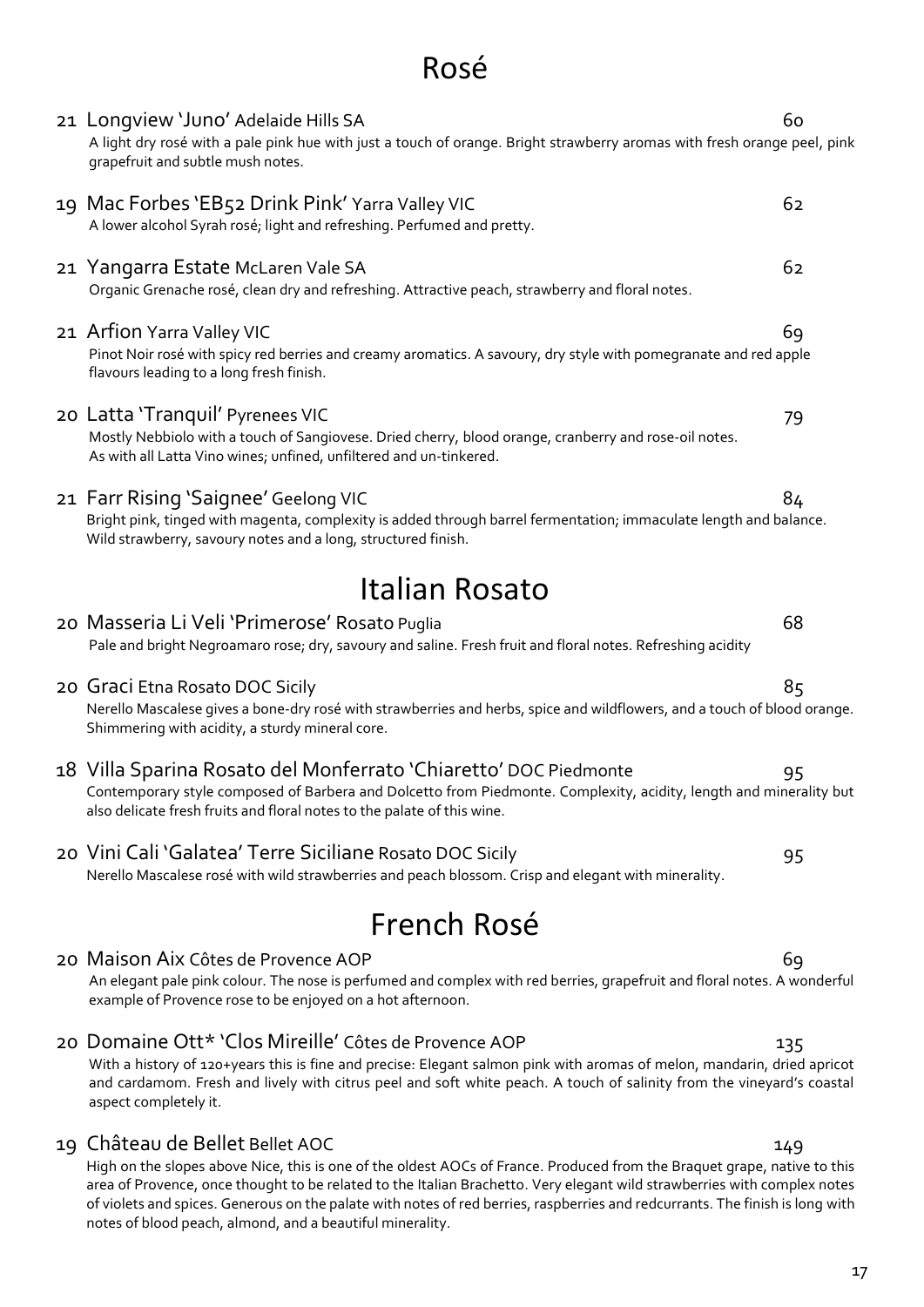| 21 Maressa Mornington Peninsula VIC<br>Aromas of rose petals and dark berry fruit, soft and round with balanced freshness.                                                                                                                        | 60  |
|---------------------------------------------------------------------------------------------------------------------------------------------------------------------------------------------------------------------------------------------------|-----|
| 20 Beautiful Isle Deviot TAS<br>Enjoyable "drink now" style. Perfumed cherry and spice with a full-bodied berry palate and bright, alluring acidity.                                                                                              | 69  |
| 18 Nikkal Yarra Valley VIC<br>Cherries, raspberries, rhubarb and a touch of spice. A vibrant and generous wine with a velvety and supple texture.                                                                                                 | 72  |
| 20 Moore's Hill Tamar Valley TAS<br>A juicy, generous wine with lots of fruit intensity of plum, cherry and blackberry. Classic Tamar Valley Pinot Noir, fror<br>Tasmania's first solar powered winery.                                           | 72  |
| 20 Dalrymple Pipers River TAS<br>Dark plum and cassis. Richness on the palate is balanced by bright natural acidity and fine tannins. Hints of earthines<br>Dutch liquorice, and black olive add complexity.                                      |     |
| 19 Millton 'La Cote' Gisborne NZ<br>Expressive with notes of dark cherry, juniper berry and a hint of fennel and manuka flower. Firm tannins and ripe fru<br>underpinned by a savoury mineral edge.                                               | 79  |
| 17 Urlar Wairarapa NZ<br>'Urlar' is Gaelic for the Earth; dark red berry fruits, dried herbs, lifted red florals and subtle savoury notes; spices, earth<br>cedar and forest floor. Elegantly concentrated with fine tannins and a silky texture. | 85  |
| 17 Marion's Vineyard Deviot TAS<br>Opulent, fragrant, and beguiling. Aromas reminiscent of the Tamar valley including undergrowth and sour cherry. A fu<br>yet supple palate with cranberry-like acidity to finish.                               | 92  |
| 19 Domain Road Central Otago NZ<br>Lifted aromas of violets, plums and cherry. Rich dark fruits with pretty raspberry and a hint of leather and spice. A<br>complex wine with good depth and concentration with a long finish.                    | 95  |
| 18 La Crema 'Monterey' California USA<br>Aromas of black plum, cherry, rhubarb and hints of earth. Plush and richly textured with juicy, yet balanced acidity an<br>integrated toasty barrel spice.                                               | 95  |
| 19 Eastern Peake 'Intrinsic' Ballarat Highlands VIC<br>Dark cherry, lacy tannins, a nudge of mushroom notes give a savoury edge. Fresh acidity, but a firm structure deliverin<br>complexity as well as fine elegance.                            | 98  |
| 18 Seresin 'Leah' Marlborough NZ<br>Savoury, spicy and earthy aromas with plum, berry and herbal notes. The palate is focused and plush with feminine re<br>fruits, namely strawberry and ripe cherry.                                            | 98  |
| 17 Craggy Range 'Te Muna Road' Martinborough NZ<br>An elegant, concentrated core of savoury dark red berry and earthy flavours with nuances of game and dried herb. This<br>elegantly rich, complex and savoury with fine structure.              | 129 |
| 19 Yabby Lake Mornington Peninsula VIC<br>Attractive rose petals, dark cherries and spice aromas. The palate is fine, tight and dry with a cherry and plum centre an<br>balanced, savoury tannins.                                                | 149 |

# 18

# Pinot Noir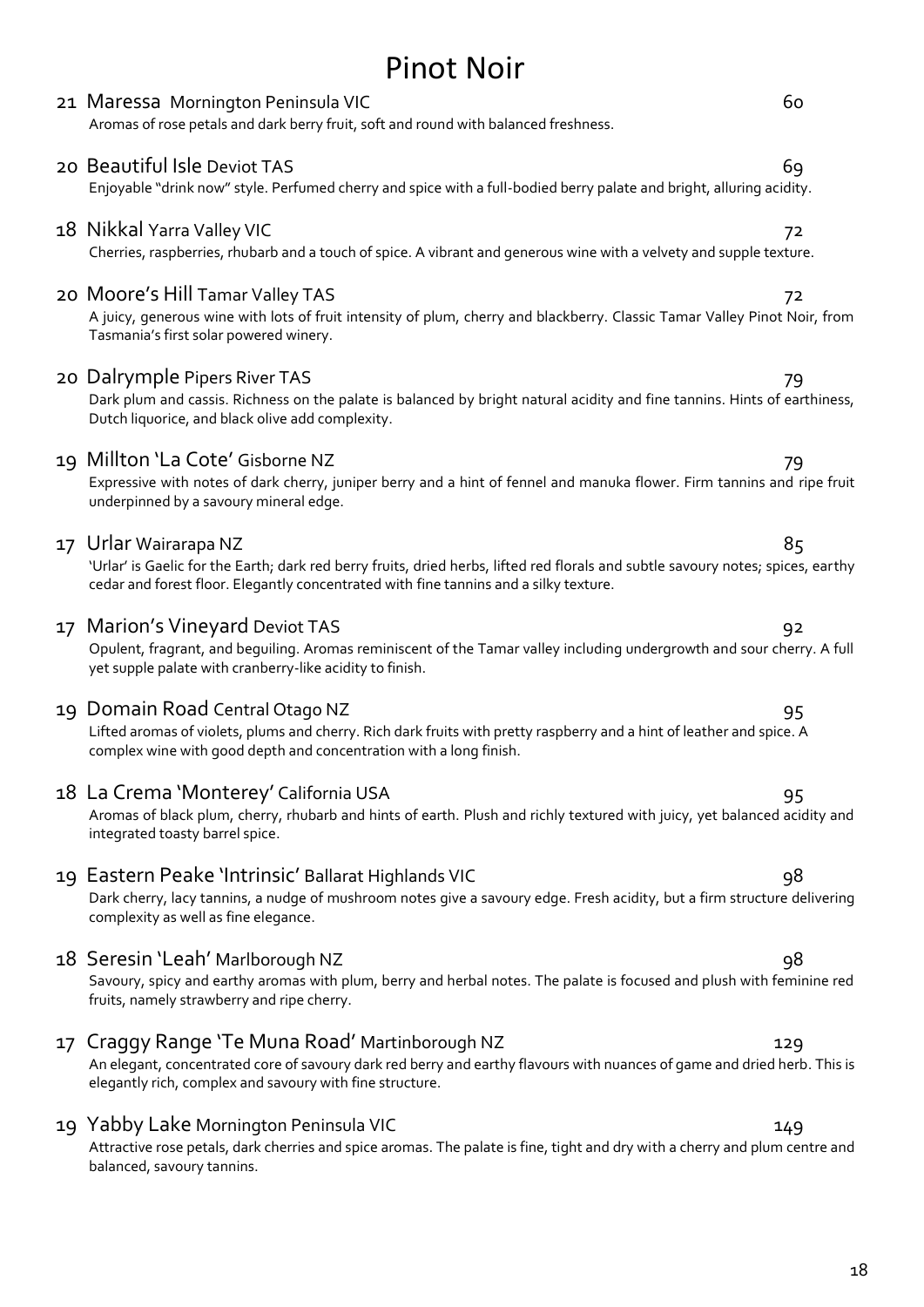# Pinot Noir

# Beautifully poised with aromas of raspberries, plums and toasted spice. Firm, fine grained tannins and an earthy, truffle character contribute to a lingering elegant finish. 18 Kooyong 'Ferous' Mornington Peninsula VIC 169

15 Nautilus 'Clay Hills' Marlborough NZ 159

A complex nose with citrus varietal aromas meshed with classy oak. Seamless on the palate with long, fine cool-climate flavours.

## 17 Savaterre Beechworth VIC 177

The extremely densely planted Savaterre vineyard sees low input biodynamic viticulture. This is a terroir driven pinot of great power, structure and intensity, seasoned in new, tight grained French oak.

## 19 Hurley Vineyard 'Garamond' Mornington Peninsula VIC 185

Medium to deep colour, bright and purple-tinged. The bouquet is spicy and ferrous-minerally, iron stony, which translates into the mouth where it is full-bodied and terrifically intense, with firm grip and driving length. A superbly structured and concentrated pinot with tremendous persistence.

## 18 Scorpo 'Eocene High Density' Mornington Peninsula VIC 188

A composed yet intense wine of deep, complex fruit, black cherry, wood smoke and dark chocolate. Silky yet savoury tannins with a hint of minerality and a persistent, elegant finish.

## 19 Quartz Reef 'Single Ferment' Central Otago NZ 205

Rich and elegant on the palate with ripe plum, cherry and cinnamon. Medium bodied with velvet tannins integrated acidity and a long finish

# Italian Pinot Noir

Pinot Noirs from the Alto Adige, Italy's northernmost wine region, yield a wonderful balance of natural acid and tannin. These are some of the finest Pinot Noirs in Italy.

## 20 St Micheal Eppan Alto Adige DOC 85

Softly full and supple with harmonious sour cherry, bramble fruits and spice. Velvety and elegant with a subtle touch of oak.

## 16 Falkenstein 'Blauburgunder' Alto Adige DOC 135

Beautiful cherry and fruits of the forest aromas with a subtle earthy tone. The palate is smooth, elegant and long with fine tannins. Finesse is the word that comes to mind.

# Red Burgundy

## 16 Château de Chamirey Mercurey Rouge AOC 160

Beautiful dark ruby colour, bright and clear. The nose is intense and open, first revealing fresh fruits of cherry, and strawberry and then spices and vanilla hints.

## 15 Louis Lequin 'Clos Rousseau' Santenay Premier Cru 190

Round and generous fruit profile with floral, earthy undertones. Red currant, spice and rose, supple but persistent tannins result in great length and a detailed finish.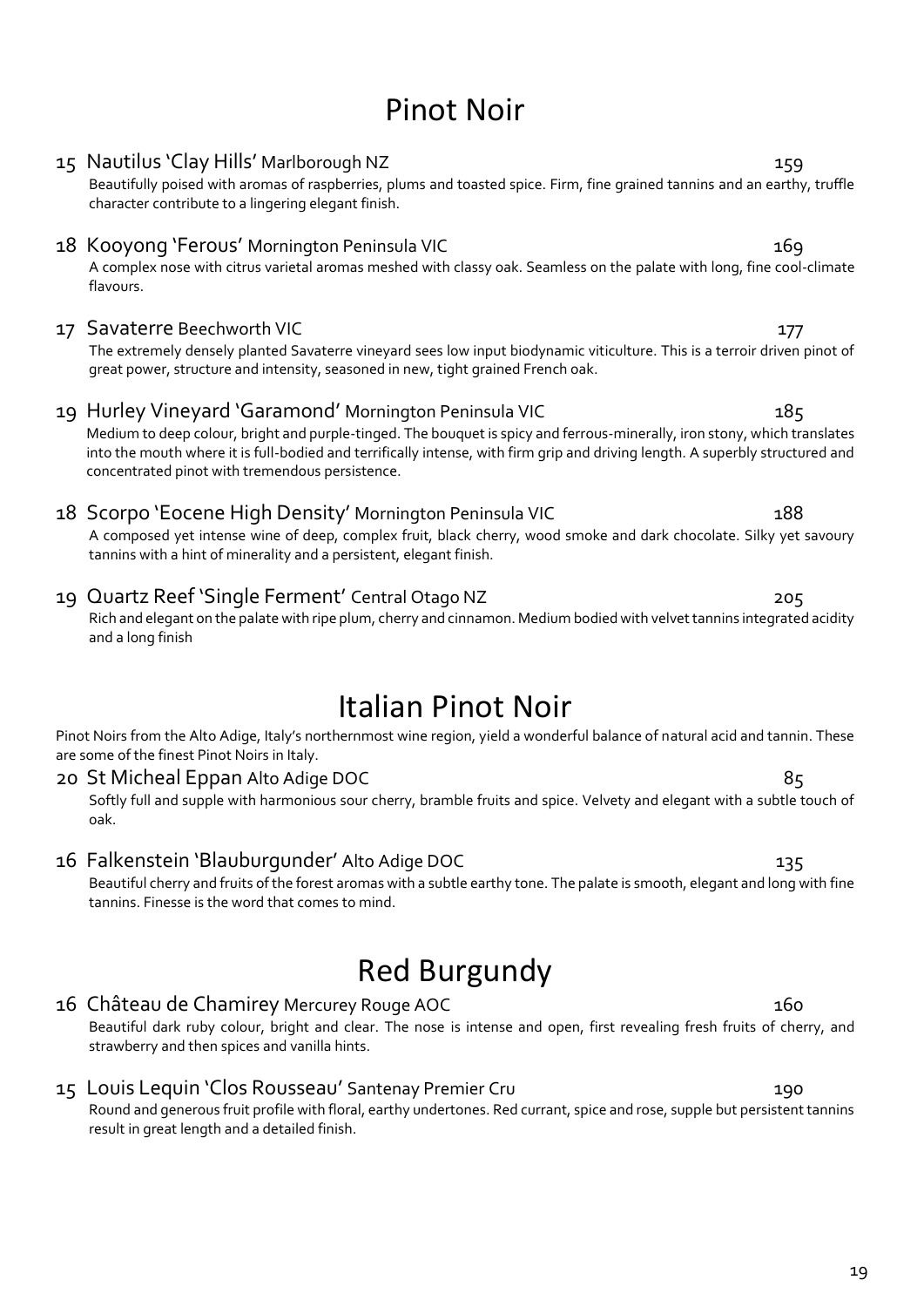# Red Varietals|Blends

|                   | 19 Chalmers Nero d'Avola Heathcote VIC<br>Vivid crimson colour; very fragrant bouquet with raspberries; light-bodied and fresh palate.                                                                                                                                                                                                     | 59  |  |  |  |
|-------------------|--------------------------------------------------------------------------------------------------------------------------------------------------------------------------------------------------------------------------------------------------------------------------------------------------------------------------------------------|-----|--|--|--|
|                   | 21 Coriole 'Nero' Nero d'Avola McLaren Vale SA<br>Plummy, spicy aromas, cherry, boysenberry and dusty sweet spice. Silky tannins and a fresh, bright finish.                                                                                                                                                                               | 59  |  |  |  |
|                   | 19 La Zona Barbera King Valley VIC<br>Ripe cherry, blackberry and chocolate, rounded out by toasty vanilla oak and balanced with fine tannin.                                                                                                                                                                                              | 63  |  |  |  |
|                   | 19 Mr Riggs Montepulciano D'Adelaide Adelaide Hills SA<br>Bright violet, vibrant with hints of cinnamon, sweet tobacco, fresh vanilla and opulent tannin structure.                                                                                                                                                                        | 73  |  |  |  |
|                   | 19 Rouleur 'Ronda' Nero d'Avola McLaren Vale SA<br>Layers of red fruits, cherry cola and umami-like spice, lovely ripe cranberry fruit, sour cherry tang, elegant tannin and<br>saline minerals to finish.                                                                                                                                 | 76  |  |  |  |
|                   | 16 Amato Vino 'Fire' Nebbiolo Margaret River WA<br>Aromas of eastern spice, perfume and florals, red fruits, violets, sweet and savoury herbs. A rustic charm of earth and peat<br>and some truffle. A touch glazed cherry and rhubarb, liquorice and a toffee hint.                                                                       | 92  |  |  |  |
|                   | 19 Longview 'Saturnus' Nebbiolo Adelaide Hills SA<br>Enticing fragrance of liquorice root and dark cherry with nuances of violets and roses. Spicy and delicious; medium bodied<br>and complex with rich, savoury fruit, refreshing acidity and fine dusty tannins.                                                                        | 96  |  |  |  |
|                   | 19 S.C. Pannell 'Prōterō' Nebbiolo Adelaide Hills SA<br>Perfumed and powerful with black tea, rose petal and fennel seed. Black currant, a touch of liquorice and a hint of amaro<br>just to remind us of its Italian roots!                                                                                                               | 98  |  |  |  |
|                   | 19 La Petite Mort 'The Rosso' Barbera Nebbiolo Ballandean QLD<br>A classic Italian combination of fragrant Nebbiolo and structured Barbera. Pretty aromatics with a generous palate and<br>structured tannins. Elegant yet complex.                                                                                                        | 128 |  |  |  |
|                   | 12 Freeman 'Robusta' Corvina Hilltops ACT<br>A riff on Amarone made from partially dried grapes. Complex and enveloping aromas of dark red berries, dried morello<br>cherries and fruit cake with undertones of earthy mushroom. A powerful, rich and penetrating palate, savoury, complex<br>and textural.                                | 142 |  |  |  |
| Grenache   Blends |                                                                                                                                                                                                                                                                                                                                            |     |  |  |  |
|                   | 19 Yangarra Estate 'Noir' McLaren Vale SA<br>An estate blend reminiscent of the Southern Rhone. Old bush vine Grenache with Mourvèdre, Shiraz, Cinsault, Carignan<br>and even a splash of Counoise. A playful yet serious, seductive and moreish wine; lashings of red and black fruit generosity<br>with earth, spice and silken tannins. | 61  |  |  |  |
|                   | 19 S.C. Pannell 'Basso' Grenache McLaren Vale SA<br>Fresh aromas of bright red berries and watermelon, a touch of rose petal and musk with a plush palate. Medium-bodied<br>and lively, with lacey tannins and a hint of dark spice.                                                                                                       | 68  |  |  |  |
|                   | 21 Thistledown 'Thorny Devil' Grenache Carignan McLaren Vale SA<br>Ripe raspberry, dried flower perfume and baking spice with a beguiling texture leading to a refreshing yet opulent finish.                                                                                                                                              | 72  |  |  |  |
|                   | 20 Ministry of Clouds Grenache McLaren Vale SA<br>Fragrant Grenache fruit provides alluring sour cherry and spicy raspberry lift, with a serious lick of dried herbs and amaro<br>bitters from the Carignan. The palate is long and lithe, with a depth of fruit intensity and filed nicely back by a line of sandy<br>tannin.             | 88  |  |  |  |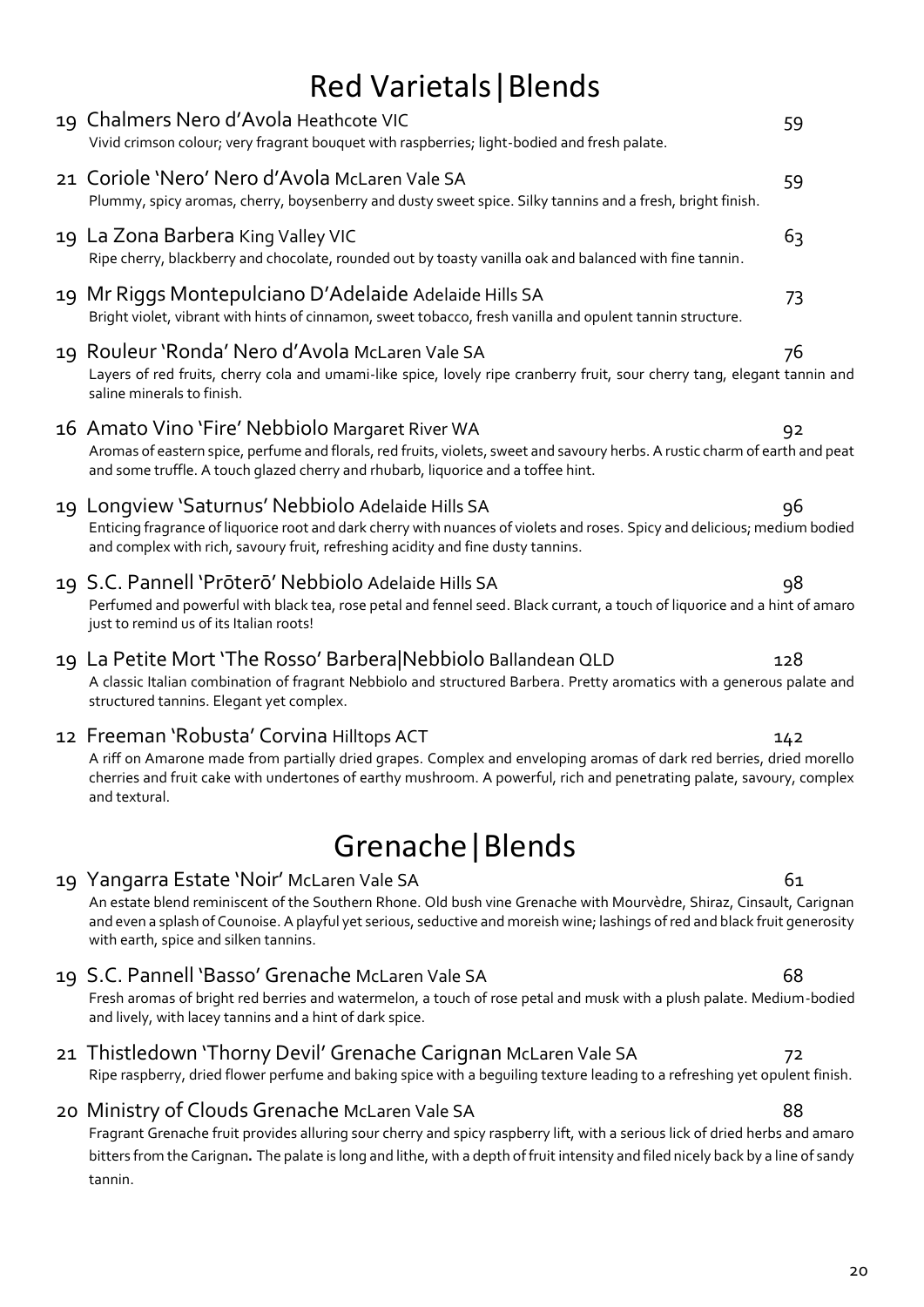# Shiraz|Syrah

| 19 Chalk Hill McLaren Vale SA                                                                                                                                                                                                                                                          | 58  |
|----------------------------------------------------------------------------------------------------------------------------------------------------------------------------------------------------------------------------------------------------------------------------------------|-----|
| 17 Red Claw Heathcote VIC                                                                                                                                                                                                                                                              | 64  |
| 21 Ministry of Clouds McLaren Vale SA<br>Full flavoured, textural, and with gentle sandy tannins, this wine melds red, blue and black fruits to<br>savoury earthy and salty notes.                                                                                                     | 70  |
| 19 Sons of Eden 'Zephyrus' Barossa SA<br>God of the West Wind: wild berry fruits, richly concentrated with supple layered tannins.                                                                                                                                                     | 79  |
| 19 Wirra Wirra 'Woodhenge' McLaren Vale SA<br>Deep crimson with plum and dark chocolate, spiced with star anise and fresh cedar. Deep and juicy blue and black fruits<br>framed by sandy tannins and rich vanillin oak.                                                                | 87  |
| 18 Marion's Vineyard Deviot TAS<br>Crimson in colour and flavour. Layers of white pepper, cranberry and pomegranate which continue to the palate. There's<br>a delicious savouriness here.                                                                                             | 93  |
| 18 Kaesler 'Reach for the Sky' Barossa Valley SA<br>Dark fruited opulence of the Barossa but with an air of freshness and lift. Blackberries, boysenberry, charcoal and<br>chocolate. Fine tannins compliment and complete this wine.                                                  | 93  |
| 19 Torbreck 'The Struie' Barossa SA<br>Elegance and power combine to make a wine with layers of dark chocolate, nuances of plum, blackberries, violets and<br>hidden spice characters all further enhance the natural elegance and tension.                                            | 120 |
| 16 Chaffey Bros 'Elijah*' Eden Valley SA<br>ELIJAH* presents powerful fruit intensity with typical Eden Valley grace: balanced structure and poise with striking blue<br>fruits layered over a silky foundation of tannins. Chocolate, spice and dark cherry notes.                    | 128 |
| 18 Michael Hall 'Stone Well' Barossa Valley SA<br>Michael's attention to detail has led him to make single site wines of precision: plush redcurrant and tart plum, Asian<br>spices, ferrous earth, cocoa and fine-grained tannins. Power as needed but finesse and elegance all over. | 135 |
| 17 Sons of Eden 'Romulus' Barossa Valley SA<br>The Brothers of Rome; Romulus the more powerful. Alluring aroma of dark-cherry, plums and roasted vanilla bean.<br>Powerful and well-structured with chewy textured tannins finishing with polish and focus.                            | 148 |
| 17 Sons of Eden 'Remus' Eden Valley SA<br>Remus the more refined Brother: Complex red cherry and blackcurrant aromas underpinned by dried spice and bay-leaf.<br>Concentrated, fleshy and well-structured palate.                                                                      | 148 |
| 18 Shaw + Smith 'Balhannah' Adelaide Hills<br>A complex, finely textured Shiraz: Rich red plum, berry and smoke, dark chocolate, espresso, pepper and leather all<br>combine richness and generosity.                                                                                  | 170 |
| 18 Yarra Yering 'Dry Red N°2' Yarra Valley VIC<br>Fragrance and headiness, this exudes intense perfume, mixed berry fruits, floral notes and spice. The addition of Mataro,<br>Viognier and Marsanne intensify the Shiraz while providing complexity, richness and generosity.         | 215 |
|                                                                                                                                                                                                                                                                                        |     |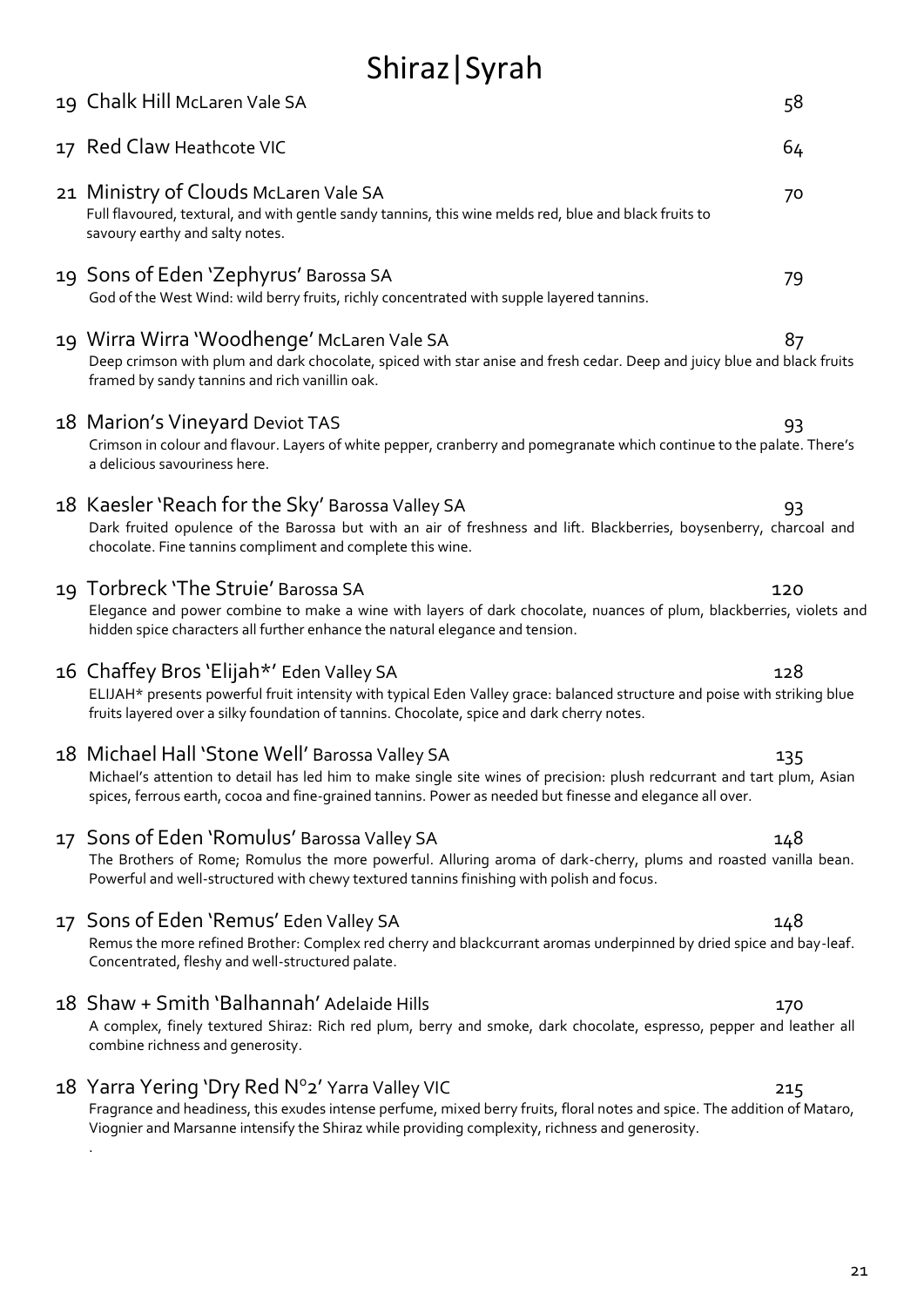| 15 Torbreck 'RunRig' Barossa Valley SA | 685 |
|----------------------------------------|-----|
|----------------------------------------|-----|

Who would've thought that in the context of Barossa Shiraz, the 2015 RunRig would seem like a relative bargain? It's certainly much less expensive than Grange or Hill of Grace will be when they're released. It's also more approachable in its youth, with enormously appealing aromas of grilled fruit, savory complexities and rich, velvety tannins. Of course, it's full-bodied and concentrated, with the stuffing to age for up to a couple of decades, and it has a long, licorice-tinged finish.

## 13 Torbreck 'RunRig' Barossa Valley SA 720

Deep garnet-purple in color, the 2013 RunRig has a tantalizingly exotic nose of cloves, fenugreek, star anise and cassia with a core of mulberries, baked blackberries and blueberry preserves plus hints of potpourri and dusty earth.

## 09 Torbreck 'RunRig' Barossa Valley SA 590

2009 heralded one of the greatest 'RunRigs' to date. A rarity in that it did not require the usual addition of Viognier. Aromas of raspberries, apricots and cassis, with a rich palate of blackberry, anise and dark chocolate.

## 03 Torbreck 'RunRig' Barossa Valley SA 550

Beautifully cellared at Torbreck. A warm vintage adds a richness to the viognier aspect, making a great aging wine. Classic Runrig generosity but with the benefit of bottle age. Cigar box and cedar developed characters interweaved with powerful fruit still showing freshness.

## 19 Standish Wine Co 'The Standish' Barossa Valley SA 229

Stylish, seductive and devastatingly powerful. Aromatics of coal, currant and black truffle. Dark and brooding with immense concentration and persistence laced with silken tannins.

## 19 Standish Wine Co 'The Relic' Barossa Valley SA 229

Delicately portioned and beautifully balanced, notes of acacia petal, crème de cassis and Szechuan pepper, cocoa and limestone. Fragrantly scented, taught and finely poised. A small addition of Viognier gives a vibrancy and lift

## 15 Henschke 'Mount Edelstone' Eden Valley SA 495

Plush aromas of sweet ripe plum, anise, blackberry and blue fruit are complimented by nuances of spicy black pepper and fresh sage,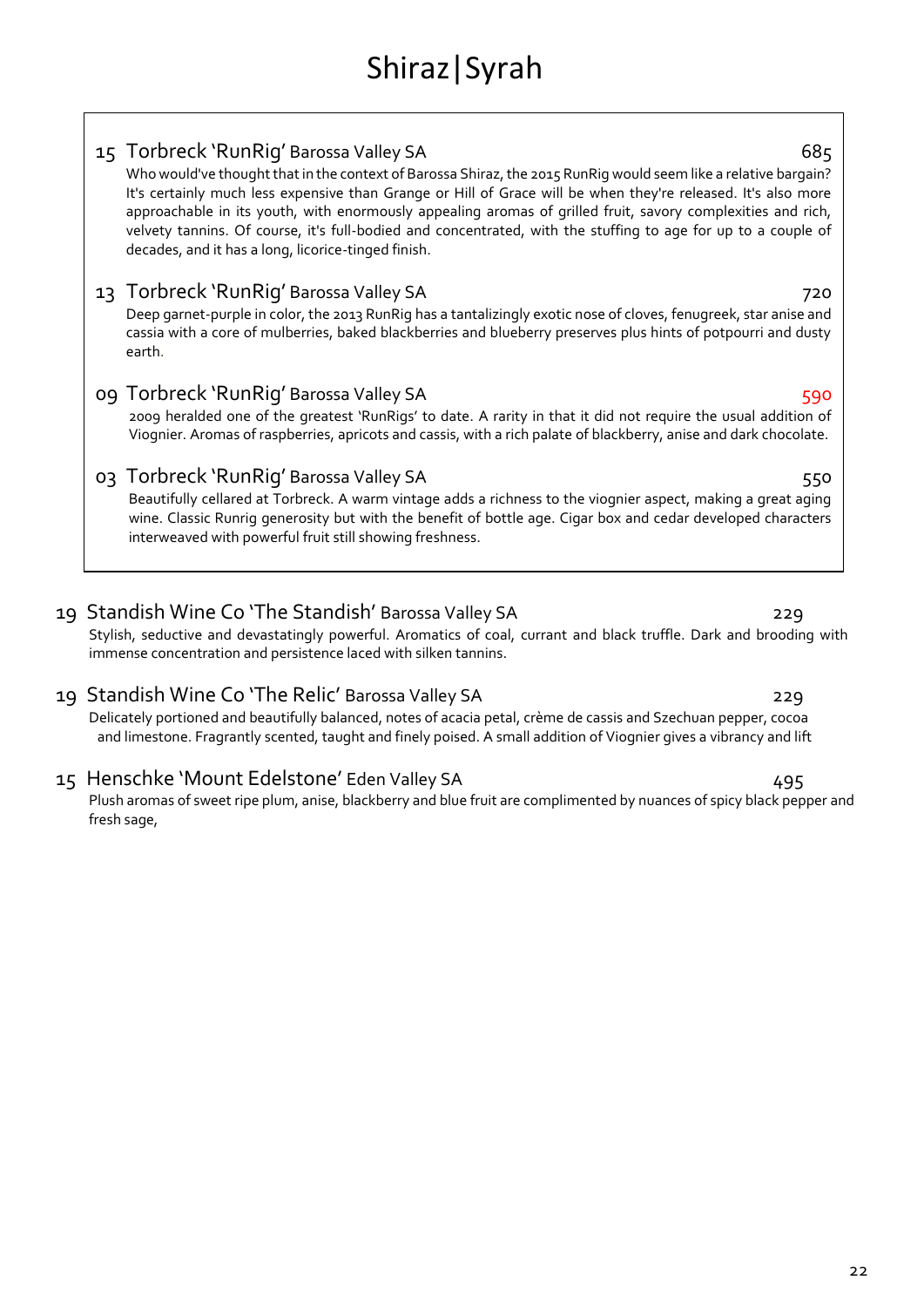# Cabernet Sauvignon|Blends

Dark crimson colour. Medium weight with a soft elegant structure, displaying refined flavours of blackcurrant, cedar and

# 17 Stonehorse by Kaesler Cab Sav Clare Valley SA 58

## spice. 18 Hochkirch Cab Sav Henty VIC 84 Plenty of power and ripe fruit with fine tannins providing structure and long length. Hints of cedar and cigar box complexity mix with some dark chocolate and rich red and black currant.

13 Mitchell 'Sevenhill' Cab Sav Clare Valley SA 75

## 17 Goodman Cab Sav Yarra Valley VIC 90

Medium bodied and refreshing; classic Yarra Valley Cabernet. Blackcurrant and violet aromas dominate with subtle French oak. The palate is long, the tannins fine and grainy.

## 17 Chain of Ponds 'Amadeus' Cab Sav Adelaide Hills SA 112

Intensely complex with lifted dark fruits of cassis, blackberry and blueberry integrated spearmint, spice, mocha and cashew. On the palate the wine displays good acidity, exceptional fruit weight and structural velvety tannins.

## 18 Vasse Felix Cab Sav Margaret River WA 120

A bouquet of spice, floral and savoury earthy notes combine with chocolate, while the palate is silky, with gentle mouthcoating tannins. The use of a dash of Malbec gives great lift and structure.

## 19 Forest Hill 'Block 5' Cab Sav Mount Barker WA 145

Blackcurrant, graphite and cinnamon followed by tobacco and dark chocolate. Vibrant red & blue fruits on the palate with characters of nutmeg and cloves. Silky tannins and a long finish.

## 10 Grey Sands Merlot Tamar Valley TAS 170

Deep red in colour with rich aromas of ripe mulberries, plum tart and fine oak. Layers of dark fruit, cocoa and spice, finishing with mouth-coating tannins adding to the persistence of this powerful wine.

## 14 Leeuwin Estate 'Art Series' Cab Sav Margaret River WA 228

A great vintage producing expressive Cabernet: generously textured mid palate, finishing fine, with long and silky tannins. Classical blackcurrant and cherry fruits meet with coffee bean and cocoa, well integrated oak gives powdery tannins

## 18 Wantirna 'Amelia' Cab Sav|Merlot Yarra Valley VIC 745

Classically 'Amelia' in its elegance: A wine of beauty with fresh redcurrant, blueberry and blackcurrants. Tobacco, bay leaf, chocolate and briary notes with fine tannins and a lingering finish

## 10 Bellwether Cab Sav Coonawarra SA 245

Carefully aged and developing nicely; retaining purity, perfume and finesse. Secondary notes of pencil shavings to nose. A classic aged Cabernet character of cedar and cigar box underpin the concentrated yet still vivid fruit with red and black berry, cherry and cassis.

## 16 Craggy Range 'Sophia' Merlot|Cab Sav Hawkes Bay NZ 295

From the exceptional 2016 vintage, this Merlot dominant blend is from the Gimblett Gravels vineyard. Luxurious, polished wine showing blackberry, tobacco, black olive, mocha, graphite and dried herb. Focussed intensity and fine, layered tannins.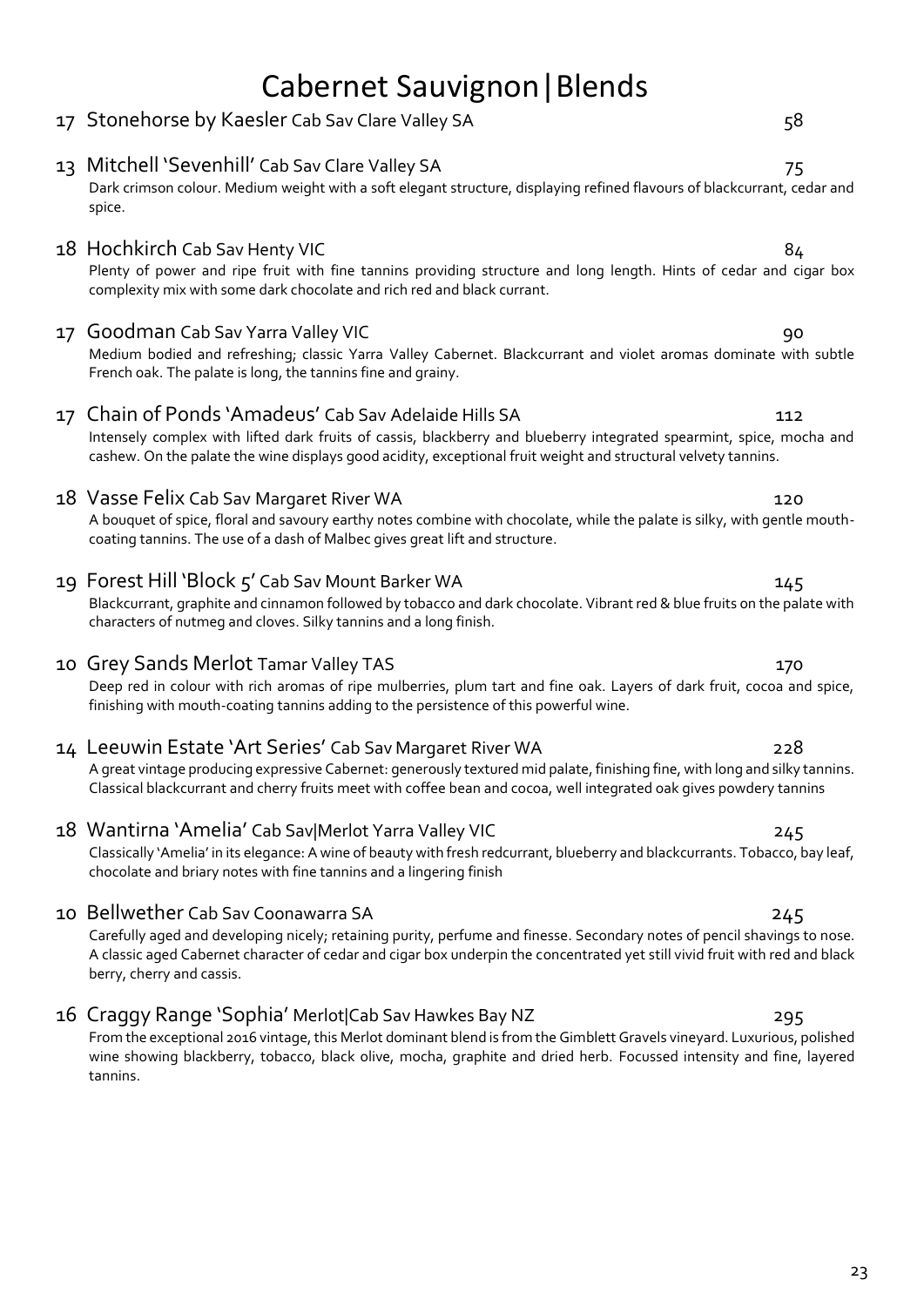# Veneto Located in the North-East of Italy, Veneto is home to the famous Valpolicella and Amarone. The grapes

for Amarone are dried to intensify the sugars of the fruit, which make these wines wonderfully intense. 19 Cantina Pra 'Morandina' Valpolicella DOC 70 Vibrant ruby red in colour with spiciness and bright fruit: fresh cherry and plum aromas. 19 Allegrini Valpolicella DOC 75 This generous and ripe traditional Valpolicella is all about leather, roasted almond, ripe currants and sour cherry. The palate is mellow, with fine tannins and a sour cherry finish. 20 Monte Dall'Ora 'Saseti' Valpolicella Classico DOC 79 Biodynamically farmed with no additions or adjustments. There is a freshness and vibrancy along with depth of flavour which makes this wine quaffable, but also keeps your interest. 18 Le Salette 'I Progni' Ripasso Valpolicella Classico Superiore DOC 92 Alluring aromas of spice, purple flower, blackcurrant and a chocolate note. Well-rounded, elegant and warm palate of dried cherry, ripe plum, liquorice and a hint of game with great acidity and well structured tannins. 18 Bertani Ripasso Valpolicella Classico Superiore DOC 92 Intense ruby red colour. The nose offers fruity notes of cherry and underbrush, enriched with sensations of spice and chocolate. Tannin prevails in the mouth, with a meaty, savoury palate. 17 Giuseppe Campagnola Valpolicella delle Amarone Classico DOCG 165 Ample and sweet with moderate berry fruit with some prune notes. Peppery spice and a balsamic burr, silken tannins flow into a long finish with an elegant cocoa character. 16 Le Salette Valpolicella delle Amarone Classico DOCG 215 There is a great persistence, purity and focus to this wine. Blackcurrant and cranberries are interwoven with cream and gentle oak spice. This is fresh and very drinkable. 15 Tommasi Valpolicella delle Amarone Classico DOCG 275 Deep ruby red color with garnet shades. Warm, ripe on the nose, intense but refined. Complex and smooth, full bodied, lots of morello cherry and plum notes with nutmeg and clove spices.

# Trentino|Alto Adige

In the far north of Italy Elisabetta Foradori has been largely responsible for resurrecting the Teroldego grape. An ancient variety native to the alpine Trentino region. But you also find varieties such as Lagrien and Pinot Noir

19 Nals Margreid 'Sand' Lagrein Sudtirol Alto Adige DOC 126

Maraschino cherry, pepper leaf and liquorice, opulent yet fresh. Lively on the palate with silky tannins and blackberry and balsamic notes. Smooth and elegant to finish.

- 19 Foradori 'Sgarzon' Vigneti delle Dolomiti IGT 165 From the Sgarzon vineyard, meaning 'vine shoot' in the local dialect, this wine is fermented in clay amphorae. Firm yet polished tannins frame a core of expressive red fruit in this harmonious, impeccably balanced wine: Black cherry, gravel, smoke, liquorice and dark spices.
- 19 Foradori 'Morei' Vigneti delle Dolomiti IGT 165 'Morei' means dark in the dialect of Trentino and the grapes from this vineyard mirror this meaning. Like its sister 'Sgarzon' this wine is fermented in Amphorae. It tends to have a darker, denser, more brooding character with chewier tannins and a stronger mineral finish.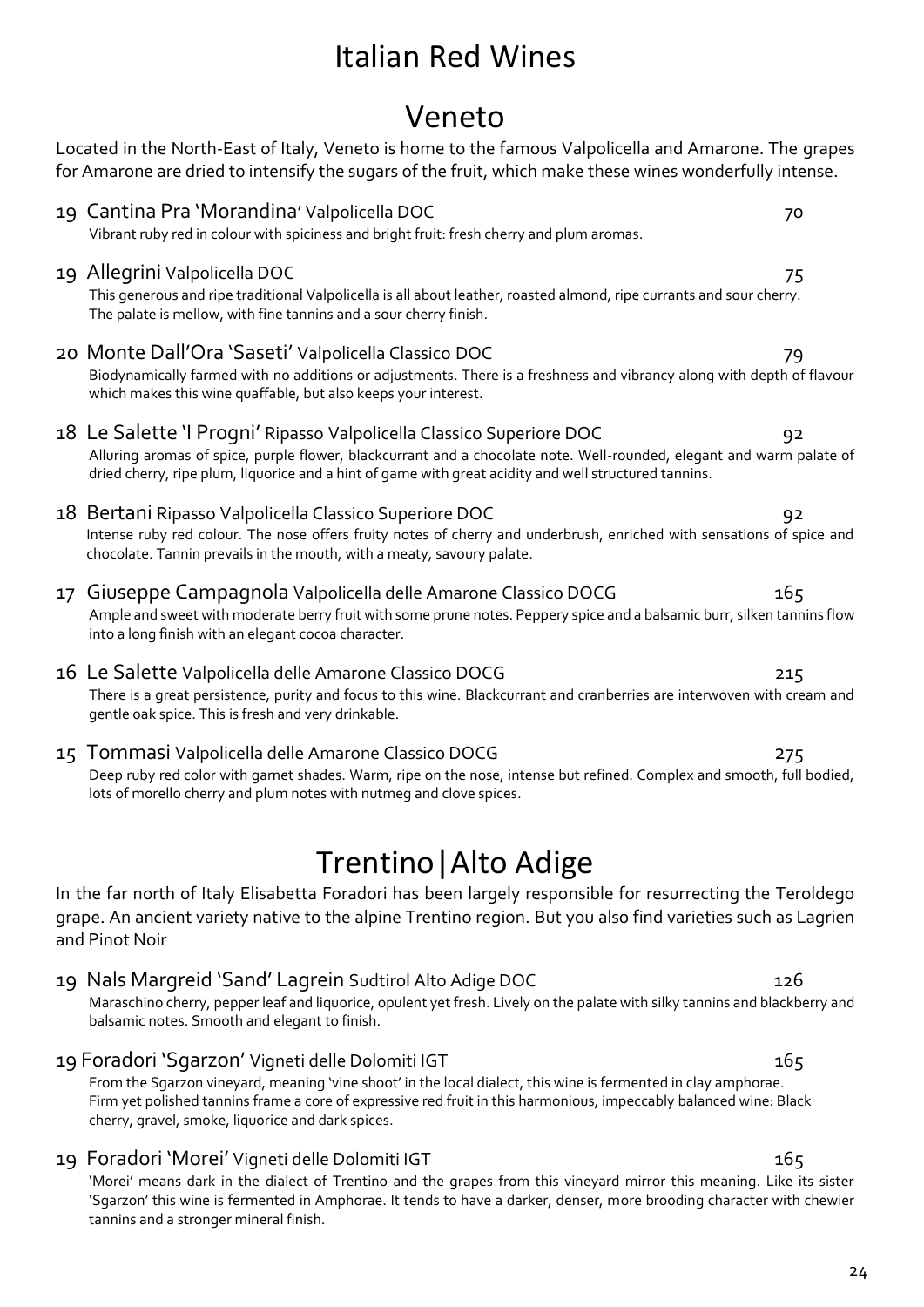# Piemonte

Nebbiolo, the greatest Italian red varietal, is grown and made here, with Barolo the epicentre for the finest Nebbiolo wines. Lighter, fresher Dolcetto and Barbera wines are great value, easy drinking styles. Perfect for kicking back in the Locale Bar and work well straight from the ice bucket.

## 19 Renato Corino Dolcetto d'Alba DOC 75 Simply stunning, elegant, clean, full fruit and velvety texture with notes of brown spice, deep red fruit and cassis. Good acidity and balancing tannins. Medium length finish. 19 La Morandina '5 Vignes' Barbera d'Asti DOC 89 Ethereal, soft with sweet notes of black and cherries and blueberries, with delicate scents of cocoa beans and tobacco. Velvety tannins on the finish, complex yet elegant. 18 Bric Amel Nebbiolo Langhe DOC 95 Juicy, vibrant and approachable style of Nebbiolo from Marchesi di Barolo. Rich berry and plum fruits with a subtle floral hint and charming gentle tannins. 19 Vietti 'Perbacco' Nebbiolo Langhe DOC 108 As one would expect from Nebbiolo the nose of this wine has a somewhat split personality; savoury aromas of earth, tar, tobacco and leather contrasted with lifted floral overtones, violets, cherries, the works. 18 Fratelli Revello Nebbiolo Langhe DOC 122 From an organic producer in 'La Morra' this Nebbiolo is an intense, ruby red. Generous red cherry fruit and spice notes with a lovely structure made of firm tannins and a glossy finish. 18 Paolo Conterno 'A Mont' Nebbiolo Langhe DOC 149 Bright garnet red colour; flowery nose, showing roses and fruity sensations. Mouth-filling and elegantly structured, round with complex, slightly spicy flavours lingering nicely on the palate. 18 Pio Cesare 'Fides' Barbera d'Alba Superiore DOC 175 From the excellent Mosconi vineyard, showing depth and finesse with compact fruit and polished tannins. It's full bodied yet tight and reserved; savoury, concentrated and muscular. Black currants, ripe tannins and subtle notes of earth, leather, smoke and mushroom. 16 Marchesi di Barolo 'Peiragal' Barbera d'Alba DOC 179 Concentrated aromas of dark plum and cherry fruits and a hint of vanilla spice. The palate is fine and fleshy with finegrained tannins and great acid balance. 15 Aldo Conterno 'Il Favot' Nebbiolo Langhe DOC 210 Complex and layered aromatics of rose petal, wild raspberry and smokey earthy tones. A touch of vanilla and baking spices, long fine tannins and elegant structure. 16 Cascina Amalia Barolo DOCG 220 Towing a fine line between classic and modern; lots of warm spices amidst a brambly tangle of fruit and earth. Aromas of red cherry, black and red raspberries, orange peel, black tea, leather and tobacco. It is full-bodied and silky with lift and freshness. 16 Fratelli Revello Barolo DOCG 245 Full of ripe fruit tones and plum jam framed by spice, smoke and aniseed. Pretty firmness and intensity with tight but polished tannins.

## 16 Fratelli Seghesio Barolo DOCG 265

Classically styled with a rigidity to the youthful tannins but top notes of florals and fresh earth help to open this Barolo up; a clarity of fruit and subtle yet appreciated oak bring it all together.

15 Ferdinando Principiano 'Ravera di Monteforte' Barolo DOCG 310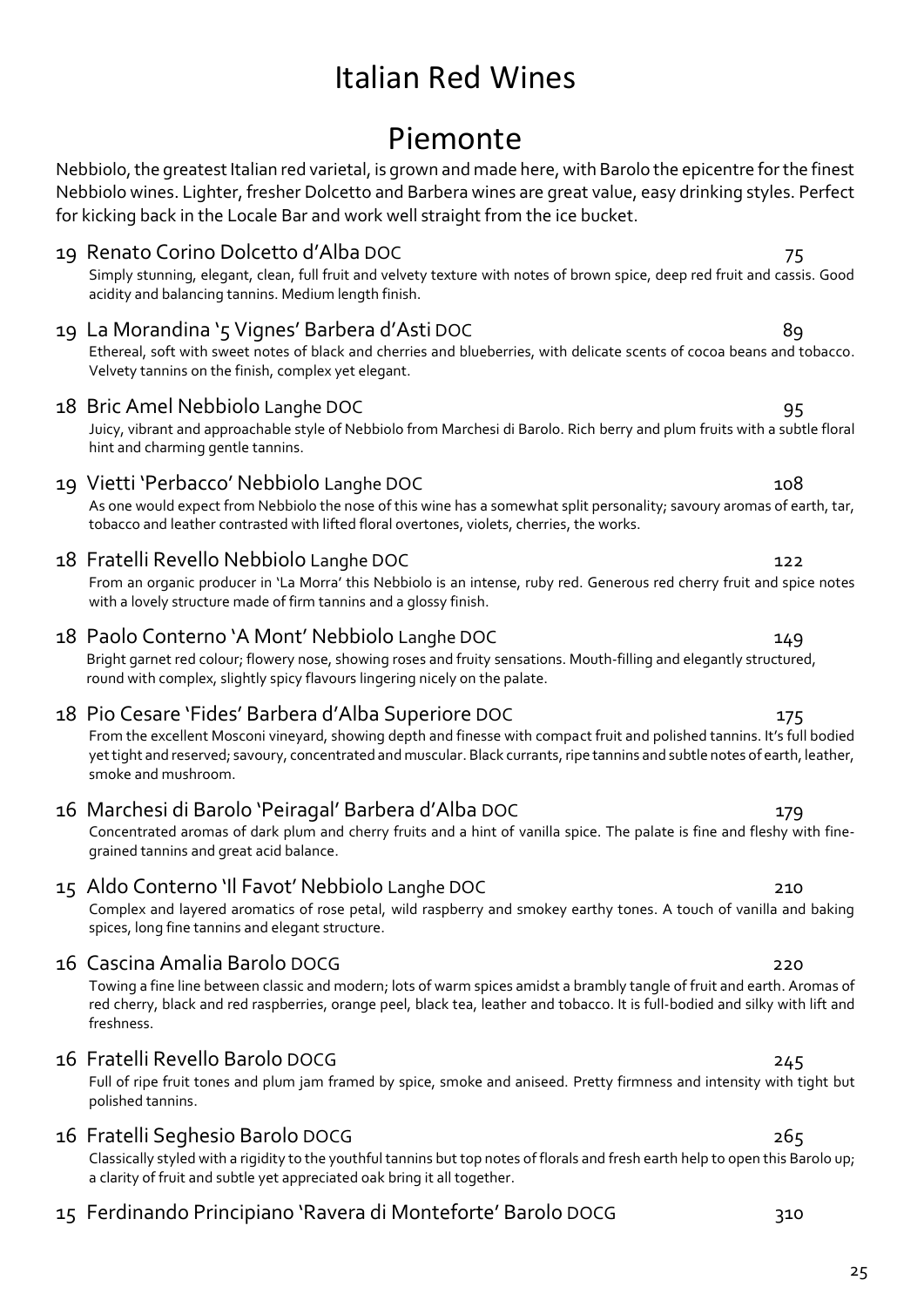| 75+ year old vines. Fragrant earth and berry fruits. Tastes of smoke and soil, fine grippy tannin. Structured and savoury |  |  |
|---------------------------------------------------------------------------------------------------------------------------|--|--|
| yet round and elegant.                                                                                                    |  |  |

# Piemonte

## 16 Paolo Conterno 'Riva Del Bric' Barolo DOCG 329

Younger vines producing an approachable and open style. The aromas are bright with wild cherry, crushed flower and blood orange. Earthy and ferrous notes also add layers of interest.

## 15 Elvio Cogno 'Ravera' Barolo DOCG 360

Firm, elegant and potent on the nose; scents of rose, mint and tobacco, spice, coffee, liquorice, truffle, leather and minerals. A full-bodied, rounded bouquet of great structure and balance, redolent of plum jam and withered brambles. The persistent chocolatey aftertaste is harmonious and enticing.

## 17 Gaja Barbaresco DOCG 745

On the palate, there are flavours of cherry, plum, spice, leather. Quite juicy with savoury ripe chalky tannin that is more on the mid palate than the front of mouth but present throughout and introducing a liquorice element. Carries long on the palate with touches of rose.

# Toscana

For its strength of image this province is easily the best known and most evocative. The principle grape is Sangiovese. Often blended with other varieties, it has become one of the highest selling wines in the modern world.

### 19 Poggio Anima 'Belial' Sangiovese Toscana IGT 51 Bright and fresh flavours of red cherry and flinty red berries with a touch of pipe tobacco. The clean, long finish offers hints of underbrush and herbs.

## 20 Fiore Nero Chianti DOCG 59

Intense and lively ruby-red colour. Rich aroma of wild berries, violet notes, and hints of spice. On the palate it is full bodied and well balanced, with soft, elegant tannins.

## 20 Poliziano Chianti Colli Senesi DOCG 65

A lighter, fresher style of Sangiovese which sees no oak, all red fruit and dark cherries with a subtle savoury character. Versatile with many foods.

## 18 Tenute Silvio Nardi 'Tùran' Sant'Antimo Rosso DOC 70

An intense ruby blend of Petit Verdot and Sangiovese with a touch of Syrah and Colorino. Ripe and complex with rich spice and floral notes accompanying the juicy red fruits.

## 17 Vignamaggio 'Il Morino SuperTuscanino' Toscana IGT 72

A blend of 60% Sangiovese and 40% Merlot, this is a baby 'Super Tuscan' coming from the Villa Vignamaggio properties younger vines: cherry, raspberry and almond aromas. Cheerful and bright.

## 19 Antinori 'Pèppoli' Chianti Classico DOCG 80

Lively and elegant, showing herb, black cherry and spice flavours backed by dusty tannins. There's moderate length on the finish.

## 19 Le Macchiole Bolgheri Rosso DOC 120

A rich and layered red with plum and currants. Full bodied, with plenty of juicy ripe fruit with fine tannins to give the wine drive. Made from predominantly Merlot with Cabernet Franc, Cabernet Sauvignon and Syrah.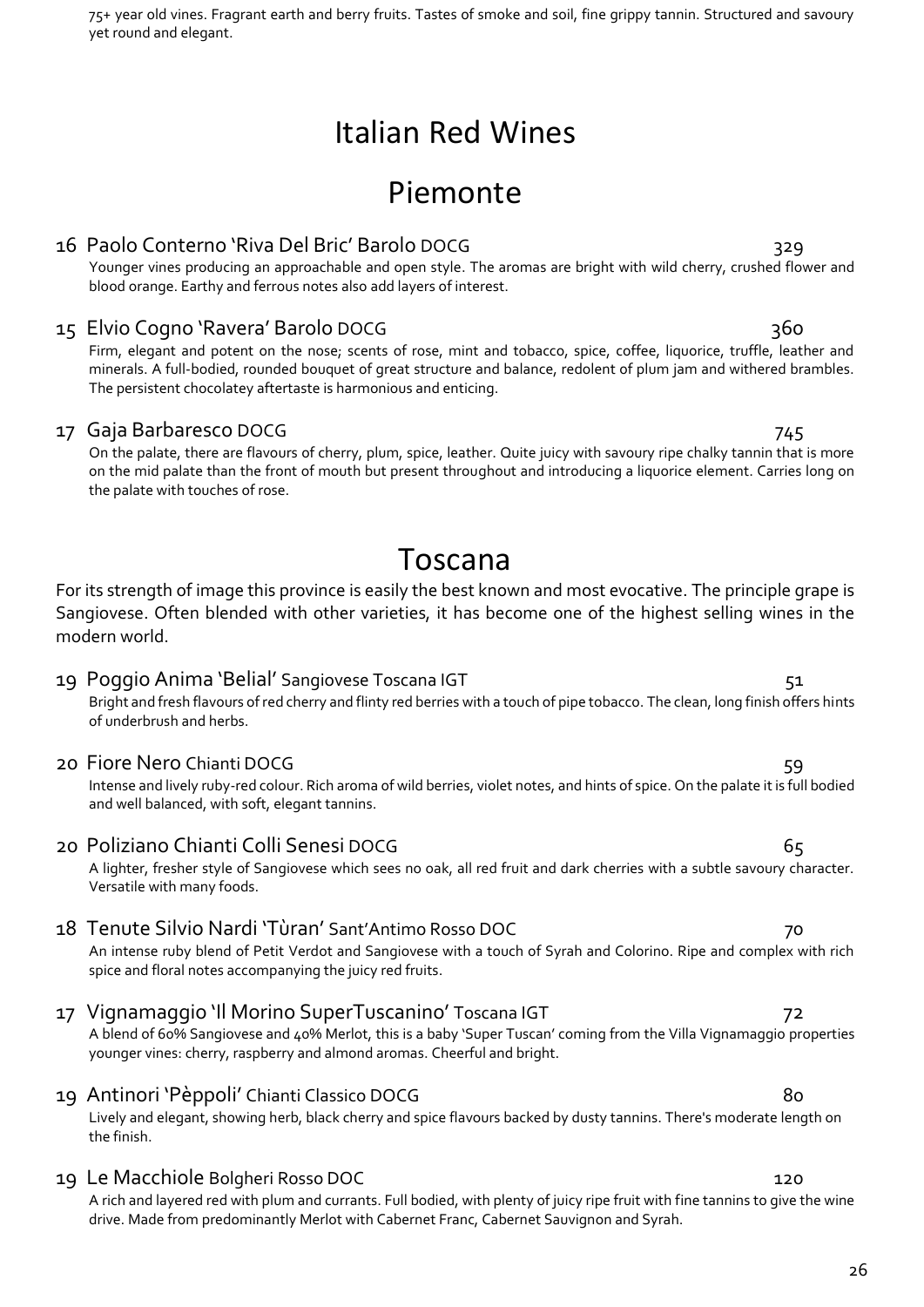# Toscana

## 18 Silvio Nardi Rosso di Montalcino DOC 122

Sangiovese made in a more savoury style; cherry and red berries with tobacco, sweet earth, liquorice, rosemary and a firm structure and integrated tannins.

## 18 Casisano Rosso di Montalcino DOC 135

A complex bouquet that is reminiscent of violets, plums and red berry fruits, combined with delicate spicy hints. An attractive balance between acidity and tannin, offering the charm of an approachable style.

## 19 Tenuta San Guido 'Guidalberto' Toscana IGT 165

Cabernet and Merlot showing Aromas of spicy dark cherries and blackcurrant show excellent intensity with an overlay of dried herbs, earthy tobacco characters, traces of leather and spicy cedar..

## 17 Fontodi 'Filetta di Lamole' Chianti Classico DOCG 170

Fontodi's Owner, Giovanni Manetti has long considered Lamole special. This wine proves him right. Bursting with succulent cherries and berries, minerals and herbs, and hints of loam and pressed wildflowers. Bright acidity and fine grained tannins showing Sangiovese's finesse, rather than its raw power.

## 16 Ampellaia Costa Toscana Rosso IGT 170

Organically grown Cabernet Franc fermented in cement and large oak: A beautiful, pure wine with blue fruit and minerality. Notes of slate and sage. Firm, silken tannins and a fresh, bright finish.

## 15 Pian delle Vigne Brunello di Montalcino DOCG 195

Velvety and rich, this wine whooshes across the palate with considerable softness and roundness, yet it's also remarkably structured; this Brunello mixes accessibility with longevity in a wine that's replete with chewy tannins and vibrant acidity.

## 15 Tenute Silvio Nardi Brunello di Montalcino DOCG 215

Powerful and elegant Brunello: Intense ruby red colour with garnet highlights. Clean, sophisticated, intense and complex aromas with hints of anise, ripe wild berries and a light touch of vanilla. Warm with supple tannins, great structure and good length.

## 17 Poggio Scalette 'Il Carbonaione' Alta Valle della Greve IGT 230

A legendary, iconic wine. The vines, more than 75 years old, are rare examples of the original clone of "Sangiovese di Lamole" in the Chianti Classico area. Generous aromas of blackberries and currants. This is a full-bodied, rich wine with an exuberant personality.

## 15 Isole e Olena 'Cepparello' Toscana IGT 290

Lovely seductive bouquet of cherries, dark berries, coffee, spices and liquorice with some oak and vanilla in the back. With time in decanter a nice meaty note appears. Good acidity, nice grip, medium plus in the body, firm but still quite soft tannins.

## 15 Casisano Brunello di Montalcino DOCG 295

Aromas of dried flowers and black cherries with complex fruit and spicy undertones. Full and velvety soft tannins with a bright acidity underneath and a harmonious texture. Elegant, well balance and powerful with impressive length.

## 17 Fontodi 'Flaccianello della Pieve' Colli Toscana Centrale IGT 425

100% Sangiovese from the heart of the Chianti Classico region. Pretty dried black cherries, hints of sandalwood, spice and savoury herbs. A lean yet focused palate of red berry fruits; cherry and raspberry, with silky textures giving way to subtle floral tones and spice in a pretty and lifted expression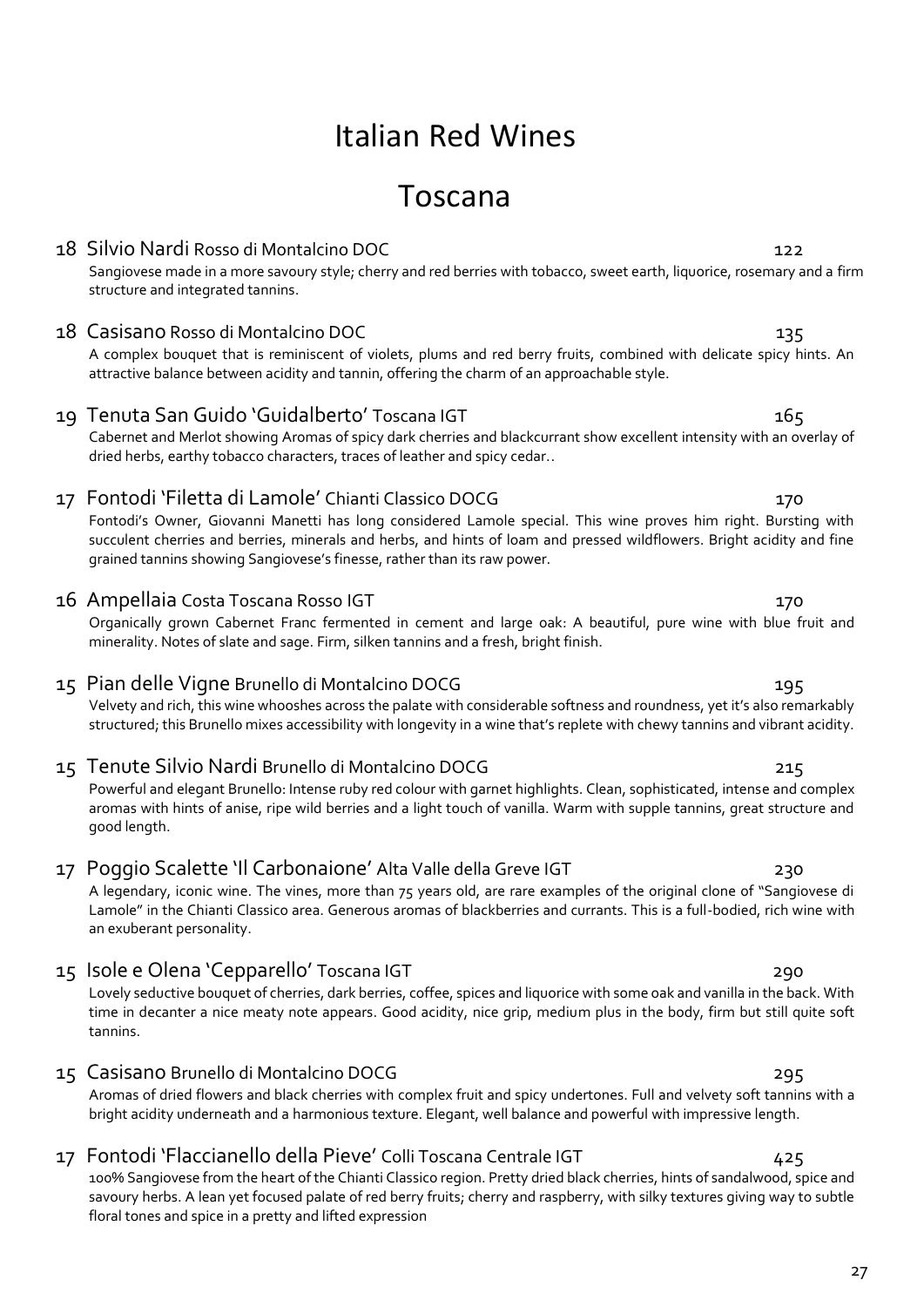# Umbria

Bordering Tuscany and right above Rome is the lesser-known and less travelled region of Umbria. It's here where you'll find some of the most amazing, delightfully undervalued Italian wines.

### 18 Antonelli Rosso di Montefalco DOC 95

Sangiovese with Sagrantino and Montepulciano; an intense and fruity wine with hints of cherry and wild berries. Balanced and well structured. The freshness provided by the Sangiovese gives it an excellent drinkability.

# Abruzzo

Italy is seldom known for the simplicity of its wines, yet the ruggedly mountainous region of Abruzzo offers an abundance of delightful, uncomplicated wines that tend to represent good value.

- 17 Tenuta Terraviva 'Lui' Montepulciano d'Abruzzo DOCG 89 This organic Montepulciano D'Abruzzo is ruby coloured in the glass with aromatics showing black cherry, forest floor and musk. Fruit dominates the palate via soft tannins and mild acidity.
- 16 Collefrisio 'Vignaquadra' Montepulciano d'Abruzzo DOC 89 Young forward-thinking wine makers producing rich wire from the traditional grapes of the area. A strong fruit forward aroma, containing hints of spices, cherry plum and jam. Well balanced and lasting taste.

# Puglia

Rio, our restaurant owner, was born and raised here. It forms the heel of the Italian "boot". A region of constant sea breezes and long-established bush vines. On these lands, they grow indigenous grapes such as Nero di Troia, Aglianico and Primitivo.

- 18 Rossovero Primitivo del Salento IGT anno 1992 a contra la contra la contra del 2008 del 2014 a Casa del 20
- 19 '12 e Mezzo' by Varvaglione Negroamaro del Salento IGP 59 Bright berry and vanilla with enticing spice and black tea aromas. Soft and plush tannins and a velvet finish.
- 19 Varvaglione 'Passione' Primitivo del Salento IGP 72 Deep red in colour, an elegant bouquet and a rich aromatic taste. This wine is full-bodied with a smoothness to its tannins.
- 19 Masseria Li Veli 'Orion' Primitivo IGT 98 Orion is dense ruby red with a purplish rim, it is immediately intense on the nose with marked aromas of ripe and fleshy red fruits, notably cherries followed by spicy notes of cinnamon and nutmeg; in the mouth it is full, powerful, smooth and very long.
- 17 'Papale' by Varvaglione Primitivo di Manduria DOP 119 Ruby red with round, soft aromas of jam and berries. First made for Varvaglione's 90<sup>th</sup> anniversary this wine identifies its territory with its structure, while respecting the elegance that sets it apart. Generous and velvety
- 19 Masseria Li Veli Susumaniello Salento IGT 139 Susumaniello, is an ancient indigenous grape variety in the southern Italian region of Puglia. Pretty aromas of violet, raspberry and blackberry carry to the light, fresh palate. This shows juicy fruit flavours struck against a solid structure, making this a great red to enjoy as the weather turns slightly cooler.

# 17 Varvaglione 'Collezione Privata' Negroamaro del Salento IGT 155

Specially selected Negroamaro that stands out for its elegant red fruit, black pepper, cinnamon, tobacco and distinctive aromas of liquorice. On the palate, its balance leaves a long and persistent balsamic finish.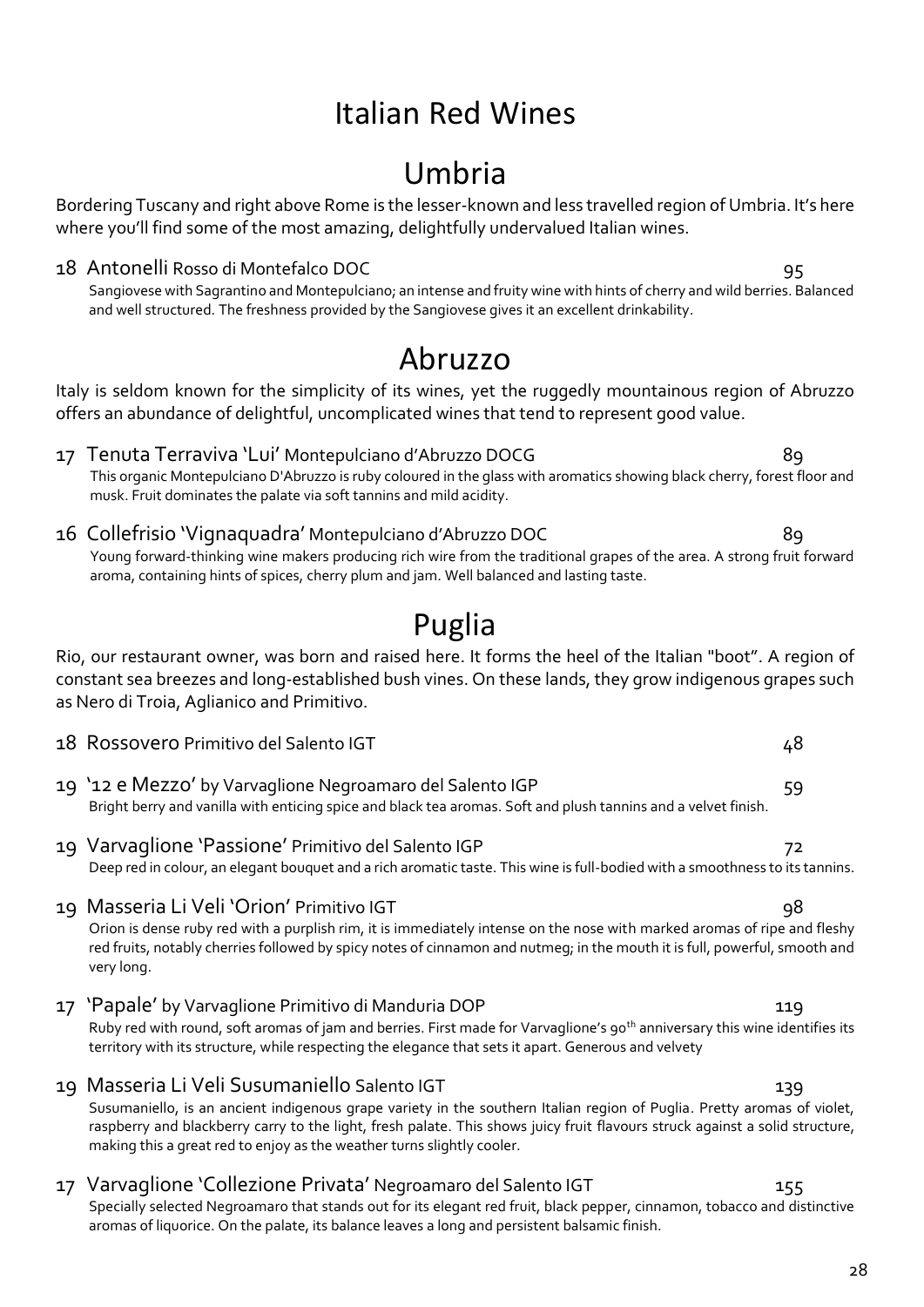## 12 Gianfranco Fino Es' Primitivo di Manduria IGT 450

A bombastic red, saturated with ripe and juicy black currant and boysenberry fruit, oak spice, dried marjoram and cocoa powder notes. Bright and layered, with a frame of fine tannins and smoke-tinged mineral that lingers on the finish.

# Italian Red Wines

# Sicilia

One of Europe's oldest wine regions, Sicilia is home to some unique varietals and many modern Sicilian producers have embraced ancient farming and winemaking techniques.

18 Graffetta Nero D'Avola Sicilia DOC 64 Ripe red fruit combine with leather and mineral notes. The palate it is velvety, with a juicy and soft finish.

## 14 Graffetta Syrah Sicilia DOC 64

Ruby Red with purple tints, aromas of wild berries, cherries, clove, cedar wood and violets. Full round and balanced with inky notes on the finish.

19 Cottanera 'Barbazzale' Rosso Etna DOC 72

Nerello Mascalese with Cappuccio. Aaromatic raspberry, blackberry and wild flowers with elegant freshness.

## 16 Cantina Russo 'Luce di Lava' Etna Rosso DOC 90

Bright red fruits and delicate spices, a touch of Amarene cherries. Smokey, minerality unpinning the generous fruit with balanced, generous body and persistent tannins.

## 20 Occhipinti 'SP68' Rosso Vittoria Classico IGT 799 1999

'SP68' is the road which passes the winery and, according to Arianna Occhipinti, is "the most ancient wine route in existence". A blend of Frappato and Nero d'Avola aged in stainless steel, this wine is bright and aromatic with a high-tone raspberry note.

## 19 Vini Cali 'Moro' Etna Rosso DOC 99

Predominantly Nerello Mascalese with a parcel of older vine Cappuccio which brings a savoury, darker edge to this wine. Bramble fruits, soft wild herbs and florals with the minerality of volcanic soils.

## 16 COS Cerasuolo di Vittoria Classico DOCG 129

A deep ruby red colour. It has aromas of dried cherry, chocolate, smoke, herb and spice. It gains some liquorice notes with time in the glass. Soft round fruity medium bodied palate with a good dose of acidity.

## 18 Girolamo Russo 'San Lorenzo' Etna Rosso DOC 245

Nerello Mascalese with small percentages of Nerello Cappuccio. Sweet and soft crushed fruit nose, on the palate wonderful fragrant fruit, floral and smoky. Elegant but with textured body.

# Sardegna

Sardegna's wine growing history stretches back to the 16<sup>th</sup> century. Dozens of indigenous varieties make for diverse wines. Cannonau and Carignano feature heavily.

- 20 Sardus Pater 'Foras' Cannonau di Sardegna DOC 69 Intense ruby red colour. Mediterranean bouquet, complex, blueberry and ripe-blackberry aromas. warm, soft, sweet tannins of rare intensity in the mouth. 19 Dolia Nova 'Anzenas' Cannonau di Sardegna DOC 72 Pleasant aromas of white flowers and herbs, with a delicate salty nuance. A fruity bouquet and balanced freshness on the palate. The finish is savoury and mineral.
- 18 Vigne Surrau 'Sincaru' Cannonau di Sardegna DOC 95